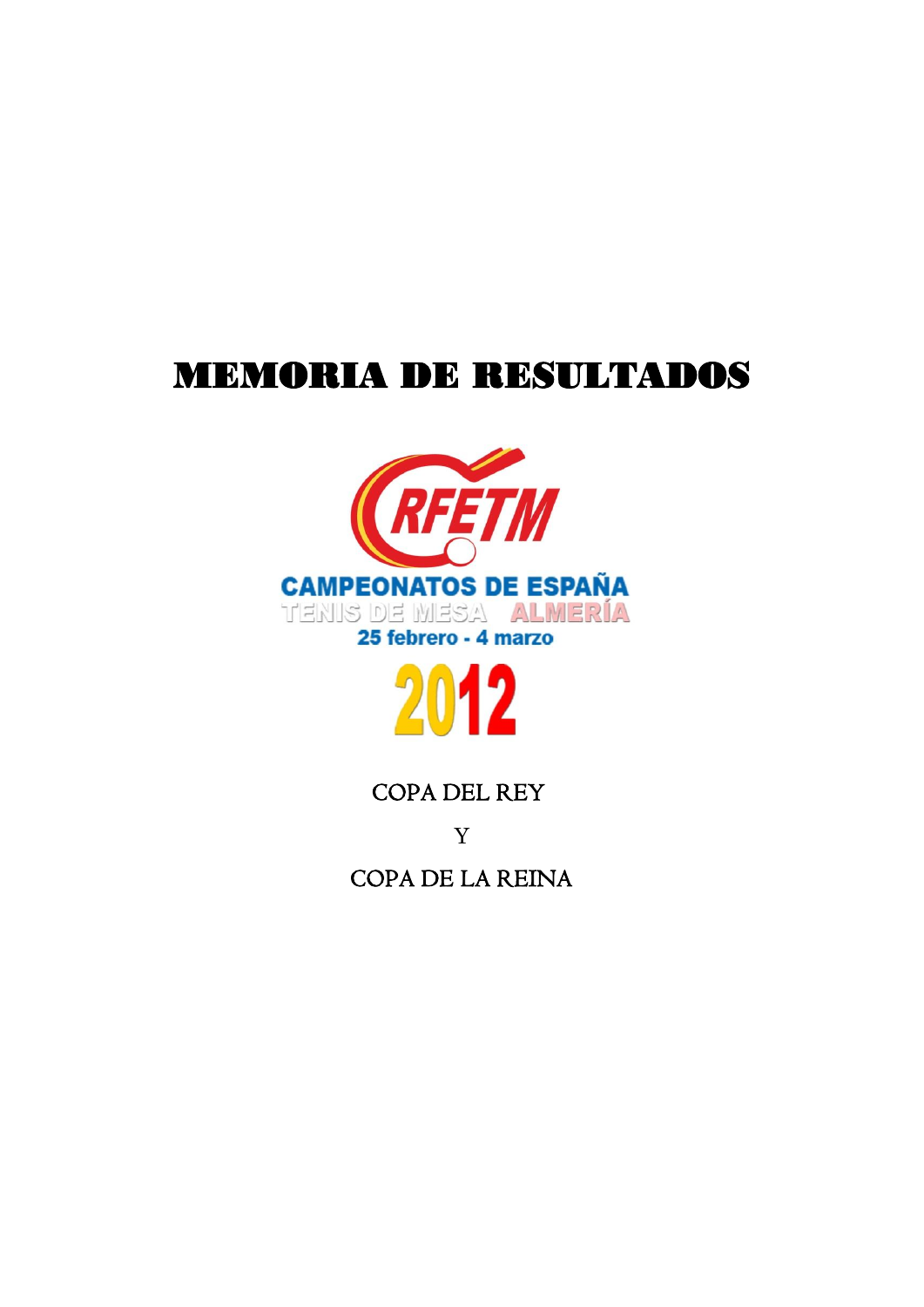

# CUADRO DE HONOR COPA DEL REY

# **EQUIPO MASCULINO**

CAMPEON **CAJASUR PRIEGO TM**

SUBCAMPEON **UCAM FLOYMAPE CARTAGENA**

3º CLASIFICADO **IRUN LEKA ENEA**

**CTM SAN SEBASTIÁN DE LOS REYES "A"**

# CUADRO DE HONOR COPA DE LA REINA

# **EQUIPO FEMENINO**

CAMPEON SUBCAMPEON 3º CLASIFICADO **FOTOPRIX VIC ATLÉTICO SAN SEBASTIÁN CNMATARÓ UCAM CARTAGENA TM**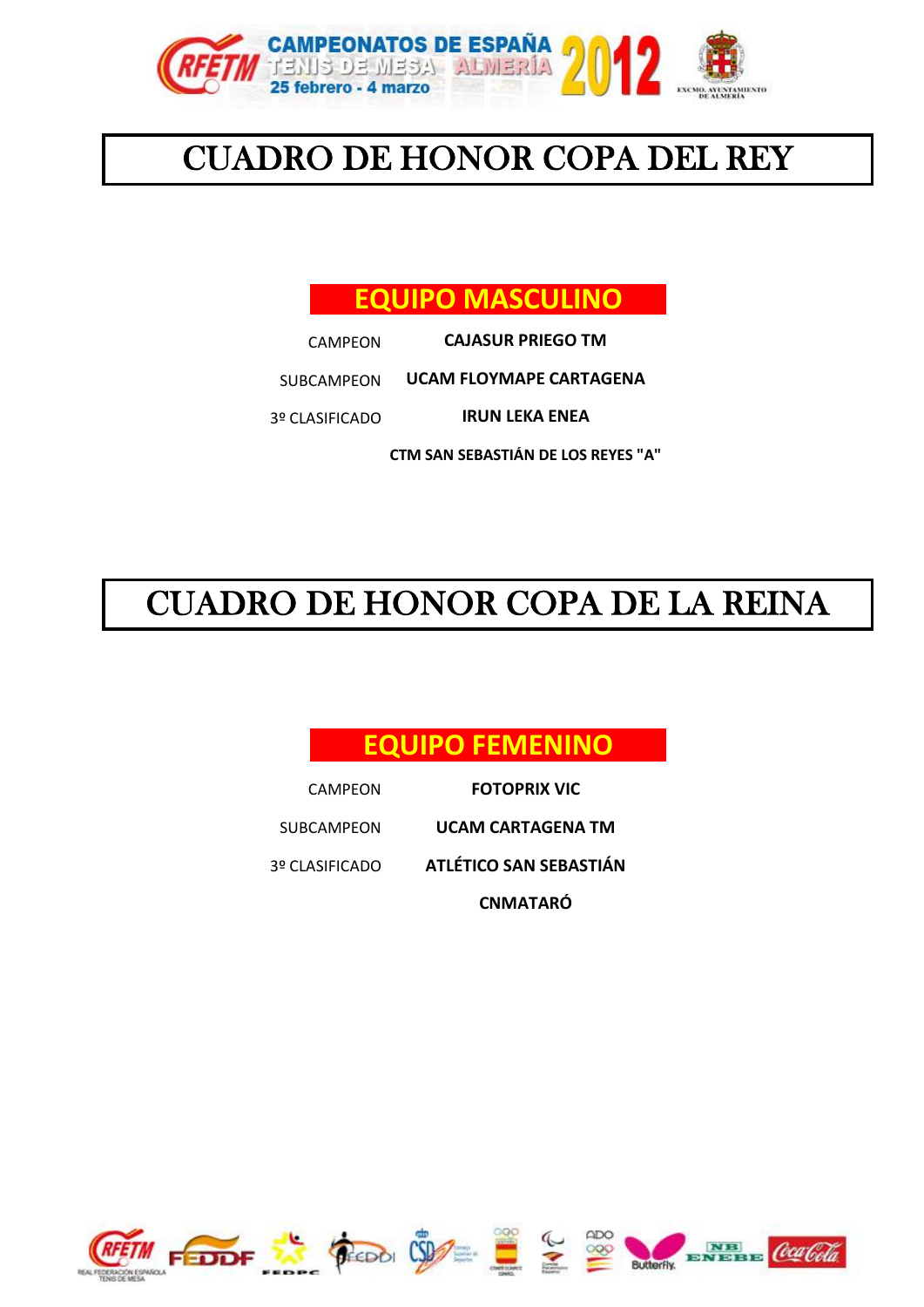

#### **CAMPEONATO DE ESPAÑA - COPA DEL REY - FASE PREVIA**

|         | Part. Día Hora Mesa |    |
|---------|---------------------|----|
|         | 1-3 28 17:00        | 28 |
|         | 2-4 28 17:00        | 29 |
|         | 1-2 28 19:00        | 28 |
|         | 3-4 28 19:00        | 29 |
|         | 1-4 29 10:00        | 22 |
| $2 - 3$ | 29 10:00            | 23 |
|         |                     |    |

| Part. Día Hora |       | <b>Mesa</b> |    |    | <b>GRUPO 1</b>                    |            |         |         | 3     |       |  | <b>PTS</b> | <b>CLS</b>     |
|----------------|-------|-------------|----|----|-----------------------------------|------------|---------|---------|-------|-------|--|------------|----------------|
| $1 - 3$ 28     | 17:00 | 28          |    | 47 | CTM SS DE LOS REYES "B"           | <b>MAD</b> |         | $3 - 1$ | $3-0$ | $3-0$ |  | 6          | 10             |
| 2-4 28 17:00   |       | 29          |    |    |                                   |            |         |         |       |       |  |            |                |
| 1-2 28 19:00   |       | 28          |    |    | <b>2 - GABITEC CEUTA TM</b>       | <b>CEU</b> | 1-3     |         | $3-0$ | $3-0$ |  | 5          | $2^{\circ}$    |
| 3-4 28 19:00   |       | 29          |    |    |                                   |            |         |         |       |       |  |            |                |
| 1-4 29         | 10:00 | 22          | 13 |    | - ERGO SEGUROS TM                 | <b>AND</b> | $0 - 3$ | $0 - 3$ |       | $3-1$ |  | 4          | 3 <sup>o</sup> |
| $2 - 3$ 29     | 10:00 | 23          |    |    |                                   |            |         |         |       |       |  |            |                |
|                |       |             |    |    | <b>CLUB TENIS DE MESA LINARES</b> | <b>AND</b> | $0 - 3$ | $0 - 3$ | 1-3   |       |  | 3          | $4^{\circ}$    |

|         |    | Part. Día Hora | Mesa |
|---------|----|----------------|------|
| $3 - 4$ |    | 28 15:30       | 30   |
| $1 - 5$ | 28 | 15:30          | 31   |
| $2 - 4$ | 28 | 17:15          | 30   |
| $3 - 5$ | 28 | 17:15          | 31   |
| $1 - 2$ | 28 | 19:00          | 30   |
| $4 - 5$ | 28 | 19:00          | 31   |
| $1 - 3$ | 29 | 10:00          | 24   |
| $2 - 5$ | 29 | 10:00          | 25   |
| $1 - 4$ | 29 | 11:40          | 24   |
| $2 - 3$ | 29 | 11:40          | 25   |

|            | Part. Día Hora | Mesa |             | <b>GRUPO 2</b>                      |            |         |         |         |       | 5       | <b>PTS</b> | <b>CLS</b>     |
|------------|----------------|------|-------------|-------------------------------------|------------|---------|---------|---------|-------|---------|------------|----------------|
| $3-4$ 28   | 15:30          | 30   |             | - ADA GUADIX                        | <b>AND</b> |         | $3 - 2$ | 3-0     | $3-0$ | $3-0$   | 8          | 10             |
| $1 - 5$ 28 | 15:30          | 31   |             |                                     |            |         |         |         |       |         |            |                |
|            | 2-4 28 17:15   | 30   | <u> 12 </u> | - CAJASUR PRIEGO TM B               | <b>AND</b> | $2 - 3$ |         | $3 - 2$ | $3-0$ | $3-0$   |            | $2^{\circ}$    |
|            | 3-5 28 17:15   | -31  |             |                                     |            |         |         |         |       |         |            |                |
| $1 - 2$ 28 | 19:00          | 30   | 13          | <b>CLUB DEPORTIVO TENIS DE MESA</b> | <b>MAD</b> | 0-3     | $2 - 3$ |         | $3-0$ | $3-2$   | 6          | 3 <sup>0</sup> |
| 4-5 28     | 19:00          | 31   |             | <b>RIVAS</b>                        |            |         |         |         |       |         |            |                |
| $1 - 3$ 29 | 10:00          | 24   |             |                                     | GAL        | 0-3     | $0 - 3$ | $0 - 3$ |       | $0 - 3$ | 4          | $5^{\circ}$    |
| $2 - 5$ 29 | 10:00          | 25   |             | <b>OROSO TM</b>                     |            |         |         |         |       |         |            |                |
| $1 - 4$ 29 | 11:40          | 24   |             | - TM ROQUETAS                       | <b>AND</b> | $0 - 3$ | $0 - 3$ | $2 - 3$ | $3-0$ |         | 5          | 4 <sup>0</sup> |
|            | 2-3 29 11:40   | 25   | 15          |                                     |            |         |         |         |       |         |            |                |

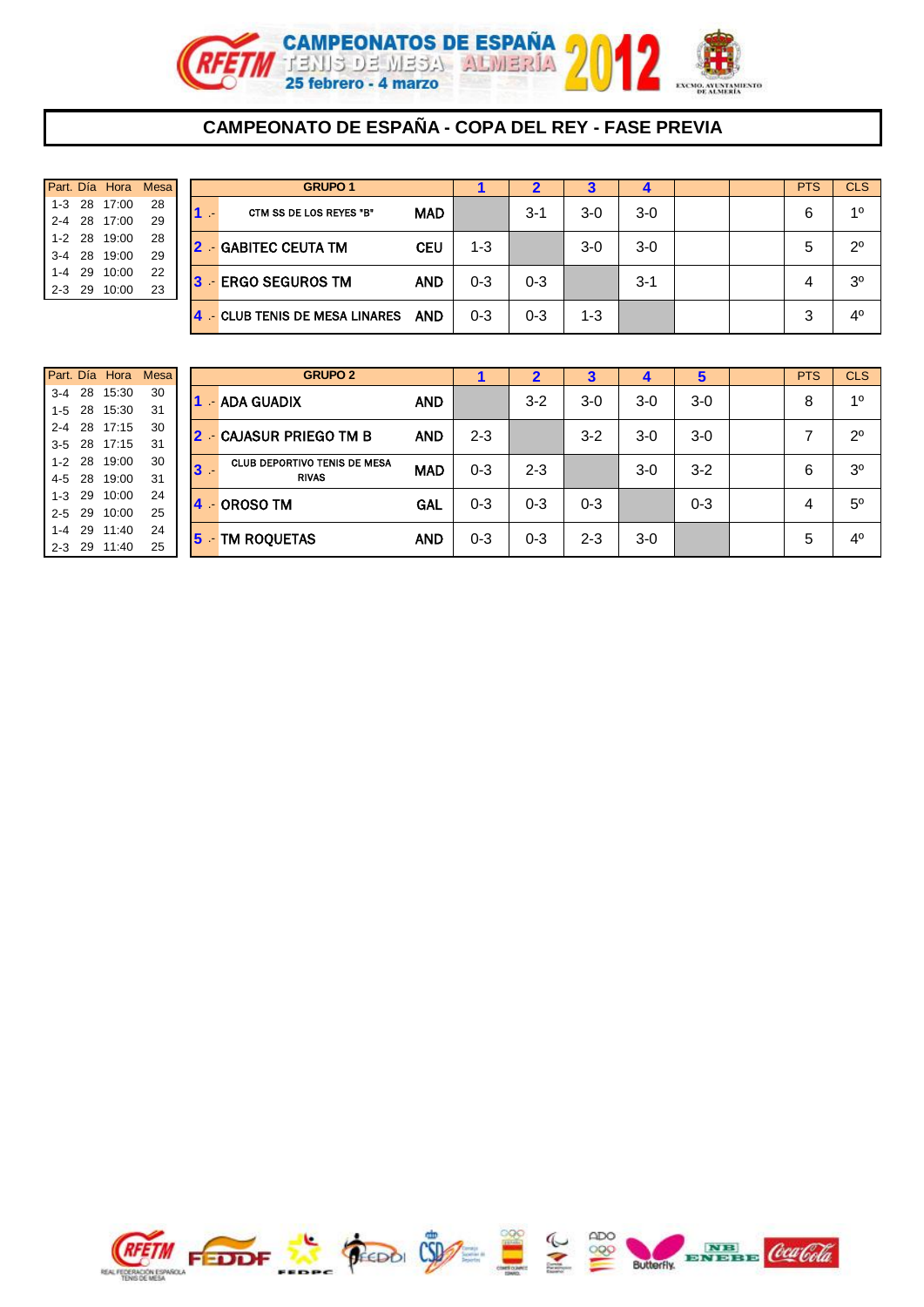

#### **CAMPEONATO DE ESPAÑA - COPA DE LA REINA - FASE PREVIA**

|  | Part. Día Hora Mesa |    |
|--|---------------------|----|
|  | 1-3 28 17:00        | 32 |
|  | 2-4 28 17:00        | 33 |
|  | 1-2 28 19:00        | 32 |
|  | 3-4 28 19:00        | 33 |
|  | 1-4 29 10:00        | 26 |
|  | 2-3 29 10:00        | 27 |
|  |                     |    |

| Part. Día     | Hora  | <b>Mesa</b> |     | <b>GRUPO UNICO</b>                                  |            |         |         | ə       |       |  | <b>PTS</b> | CLS <sup></sup> |
|---------------|-------|-------------|-----|-----------------------------------------------------|------------|---------|---------|---------|-------|--|------------|-----------------|
| $1 - 3$ 28    | 17:00 | 32          |     | <b>ATLÉTICO SAN SEBASTIÁN</b>                       | <b>PVS</b> |         | $3-0$   | $3-0$   | 3-0   |  | 6          | 10              |
| $2 - 4$ 28    | 17:00 | 33          |     |                                                     |            |         |         |         |       |  |            |                 |
| $1 - 2$ 28    | 19:00 | 32          |     | - SERTEL LINARES                                    | <b>AND</b> | $0 - 3$ |         | $3-0$   | 3-0   |  | 5          | $2^{\circ}$     |
| $3-4$ 28      | 19:00 | 33          |     |                                                     |            |         |         |         |       |  |            |                 |
| 29<br>1-4     | 10:00 | 26          | 131 | - AVILES TENIS DE MESA                              | <b>AST</b> | $0 - 3$ | 0-3     |         | $3-0$ |  |            | 3º              |
| $2 - 3$<br>29 | 10:00 | 27          |     |                                                     |            |         |         |         |       |  |            |                 |
|               |       |             |     | <b>CLUB DEPORTIVO TENIS DE MESA</b><br><b>RIVAS</b> | <b>MAD</b> | $0 - 3$ | $0 - 3$ | $0 - 3$ |       |  | ◠<br>C,    | $4^{\circ}$     |

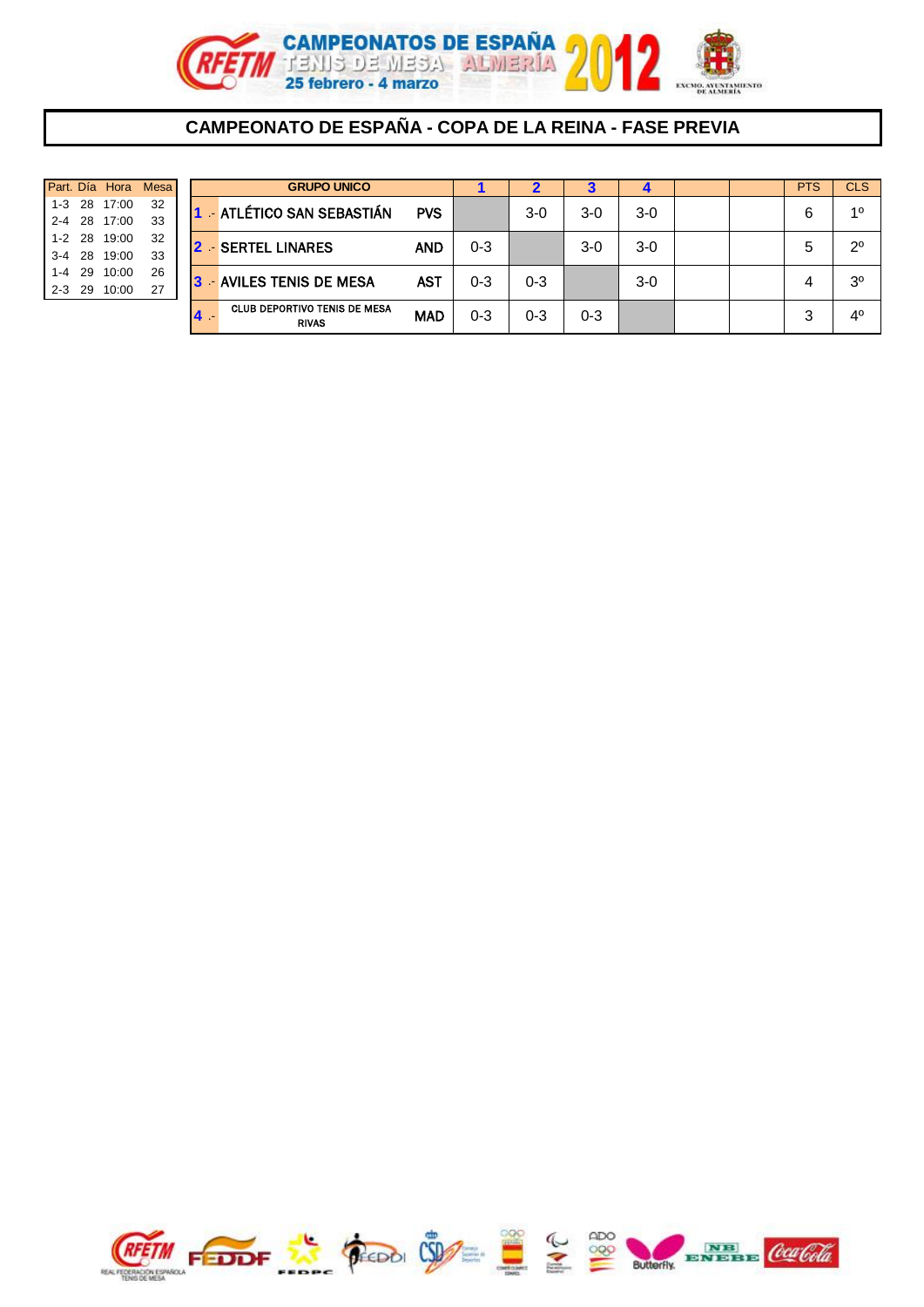





(oca t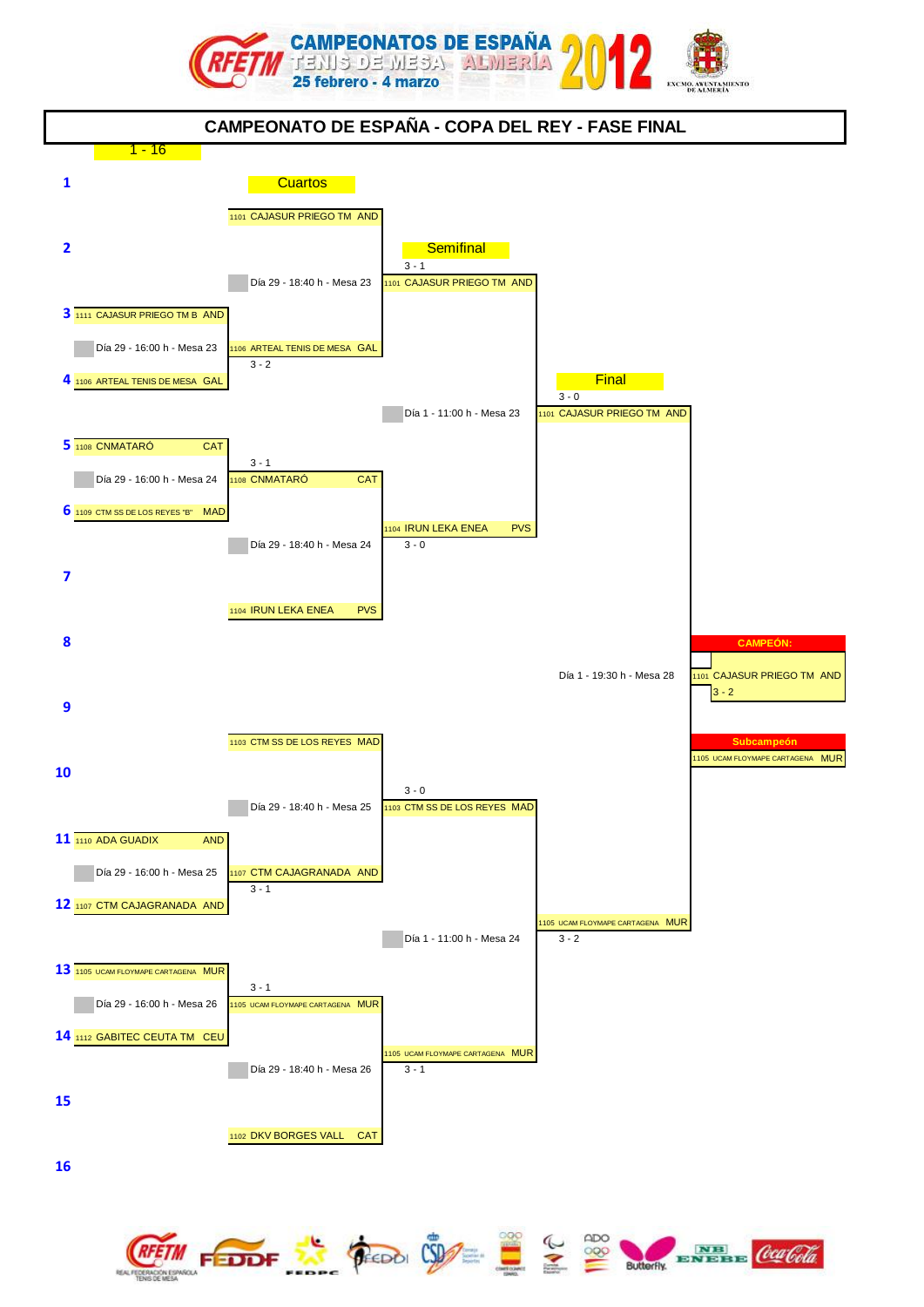

#### **CAMPEONATO DE ESPAÑA - COPA DE LA REINA - FASE FINAL**



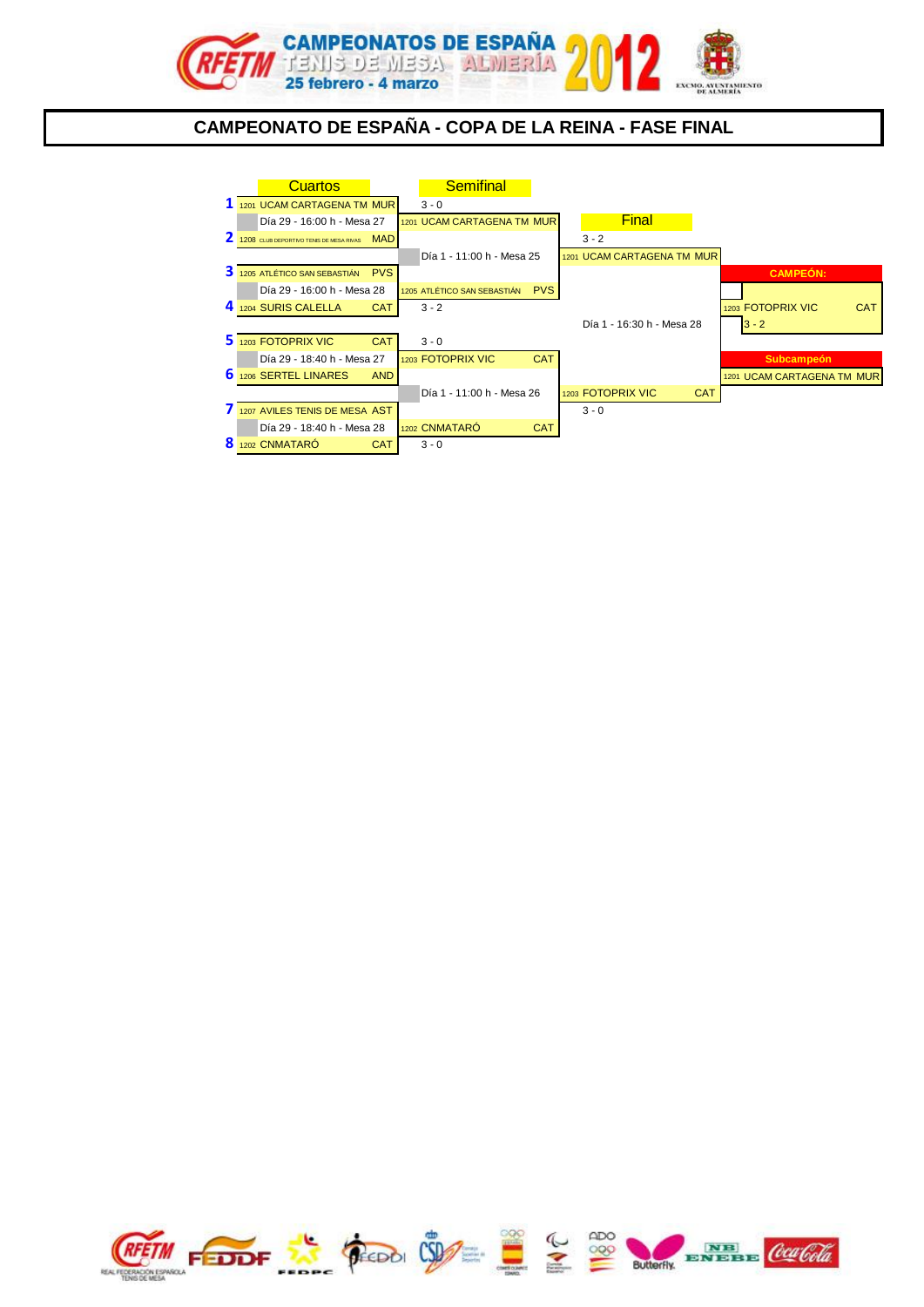

|   | Prueba: | <b>COPA DEL REY</b>    |                          | Fase: |    | <b>GRUPO 1 - 1</b>                 |          | Día:                     | 28                       | Hora:                    | 17:00                    | Mesa:   | 28      |
|---|---------|------------------------|--------------------------|-------|----|------------------------------------|----------|--------------------------|--------------------------|--------------------------|--------------------------|---------|---------|
|   |         | <b>ERGO SEGUROS TM</b> |                          |       |    | CTM SAN SEBASTIÁN DE LOS REYES "B" | 10       | $2^{\circ}$              | 3 <sup>0</sup>           | 4 <sup>0</sup>           | 5 <sup>0</sup>           | Res.    | Total   |
| А |         | 44 GARCIA, Gabriel     | $\blacksquare$           |       | 10 | SANCHO, Libre                      | 6 - 11   | 7 - 11                   | $16 - 14$                | $5 - 11$                 | $\overline{\phantom{a}}$ | - 3     | $0 - 1$ |
| В | 43      | MURIEL, David          |                          |       | 13 | <b>FRANCO, Carlos</b>              | $11 - 4$ | $11 -$                   | $6 - 11$                 | $8 - 11$                 | 4 - 11                   | $2 - 3$ | $0 - 2$ |
| C | 45      | MARTIN, Juan Antonio   | $\overline{\phantom{a}}$ |       |    | 12 ARIAS, David                    | $5 - 11$ | - 8<br>11                | $9 - 11$                 | $3 - 11$                 | $\overline{\phantom{0}}$ | - 3     | $0 - 3$ |
|   | 44      | <b>GARCIA, Gabriel</b> |                          |       | 13 | <b>FRANCO, Carlos</b>              |          | $\overline{\phantom{a}}$ | $\overline{\phantom{a}}$ | $\overline{\phantom{0}}$ | $\overline{\phantom{0}}$ | $0 - 0$ | $0 - 3$ |
| B | 43      | MURIEL, David          | $\overline{\phantom{0}}$ |       | 10 | SANCHO, Libre                      |          | $\overline{\phantom{0}}$ | $\overline{\phantom{0}}$ | $\overline{\phantom{0}}$ | $\overline{\phantom{0}}$ | $0 - 0$ | $0 - 3$ |

|   | Prueba: | <b>COPA DEL REY</b>     |                          | Fase: | <b>GRUPO 1 - 2</b>               |                          | Día:        | 29                       | Hora:                    | 17:00                    | Mesa:   | 28      |
|---|---------|-------------------------|--------------------------|-------|----------------------------------|--------------------------|-------------|--------------------------|--------------------------|--------------------------|---------|---------|
|   |         | <b>GABITEC CEUTA TM</b> |                          |       | 3 - 0 CLUB TENIS DE MESA LINARES | 10                       | $2^{\circ}$ | 3 <sup>0</sup>           | 4 <sup>0</sup>           | $5^{\circ}$              | Res.    | Total   |
| А | 87      | <b>KICH, Dariusz</b>    | $\blacksquare$           |       | 83 CABALLERO, Carlos             | $11 - 6$                 | $13 - 11$   | $8 - 11$                 | $11 - 8$                 | $\overline{\phantom{0}}$ | $3 - 1$ | $1 - 0$ |
| в | 49      | <b>MARTIN, Carlos</b>   |                          | 95    | ROBLES, Jose                     | $11 - 1$                 | $11 - 6$    | $11 - 4$                 | $\overline{\phantom{a}}$ | $\overline{\phantom{0}}$ | $3 - 0$ | $2 - 0$ |
| C | 51      | RODRIGUEZ, Jesus        | $\overline{\phantom{0}}$ | 38    | RODRIGUEZ, Esteban Roberto       | $11 - 6$                 | $7 - 11$    | $11 - 6$                 | $9 - 11$                 | $11 - 6$                 | $3 - 2$ | $3 - 0$ |
| А | 87      | KICH, Dariusz           | $\overline{\phantom{a}}$ | 95    | ROBLES, Jose                     | $\overline{\phantom{a}}$ |             | $\overline{\phantom{a}}$ | $\overline{\phantom{a}}$ | $\overline{\phantom{a}}$ | $0 - 0$ | $3 - 0$ |
| в | 49      | <b>MARTIN, Carlos</b>   | $\blacksquare$           | 83    | CABALLERO, Carlos                |                          |             | $\overline{\phantom{a}}$ | $\overline{\phantom{a}}$ | $\overline{\phantom{0}}$ | 0 - 0   | $3 - 0$ |

| Prueba: |    | <b>COPA DEL REY</b>     |                          | Fase: | $GRUPO$ 1 - 3                            |                          | Día:                     | 28                       | Hora:                    |                          | 19:00 Mesa: | 28      |
|---------|----|-------------------------|--------------------------|-------|------------------------------------------|--------------------------|--------------------------|--------------------------|--------------------------|--------------------------|-------------|---------|
|         |    | <b>GABITEC CEUTA TM</b> |                          |       | 1 - 3 CTM SAN SEBASTIÁN DE LOS REYES "B" | 10                       | $2^{\circ}$              | 3 <sup>0</sup>           | 4 <sup>0</sup>           | $5^{\circ}$              | Res.        | Total   |
| A       |    | 50 PEREZ, Alvaro        | ٠                        |       | 10 SANCHO, Libre                         | $4 - 11$                 |                          | $9 - 11$   14 - 16       | $\overline{\phantom{a}}$ | $\overline{\phantom{a}}$ | $0 - 3$     | $0 - 1$ |
| в       |    | 51 RODRIGUEZ, Jesus     | $\overline{\phantom{a}}$ |       | 13 FRANCO, Carlos                        | $12 - 10$                | $8 - 11$                 | $4 - 11$                 | $4 - 11$                 | $\blacksquare$           | - 3         | $0 - 2$ |
| C       | 87 | KICH, Dariusz           | $\overline{\phantom{0}}$ |       | 12 ARIAS, David                          | $6 - 11$                 | $11 - 5$                 | $13 - 11$                | $11 - 5$                 | $\blacksquare$           | $3 - 1$     | $1 - 2$ |
| A       |    | 50 PEREZ, Alvaro        | $\overline{\phantom{a}}$ |       | 13 FRANCO, Carlos                        | $5 - 11$                 | $11 - 13$                | 7 - 11                   | $\overline{\phantom{a}}$ | $\overline{\phantom{a}}$ | $0 - 3$     | $1 - 3$ |
| в       | 51 | RODRIGUEZ, Jesus        |                          |       | SANCHO, Libre<br>10                      | $\overline{\phantom{a}}$ | $\overline{\phantom{a}}$ | $\overline{\phantom{a}}$ | $\overline{\phantom{a}}$ | $\blacksquare$           | $0 - 0$     | $1 - 3$ |

| Prueba: |    | <b>COPA DEL REY</b>    |                          | Fase: | <b>GRUPO 1 - 4</b>                |           | Día:                     | 29                       | Hora:                    | 19:00                    | Mesa:   | 28      |
|---------|----|------------------------|--------------------------|-------|-----------------------------------|-----------|--------------------------|--------------------------|--------------------------|--------------------------|---------|---------|
|         |    | <b>ERGO SEGUROS TM</b> | $3 - 1$                  |       | <b>CLUB TENIS DE MESA LINARES</b> | 10        | $2^{\circ}$              | 30                       | 40                       | $5^{\circ}$              | Res     | Total   |
| А       | 43 | MURIEL, David          | $\blacksquare$           | 83    | CABALLERO, Carlos                 | $12 - 14$ | $7 - 11$                 | $7 - 11$                 | -                        | $\overline{\phantom{0}}$ | $0 - 3$ | $0 - 1$ |
| в       | 44 | <b>GARCIA, Gabriel</b> |                          | 38    | RODRIGUEZ, Esteban Roberto        | $11 - 2$  | $11 - 4$                 | $11 - 8$                 | $\overline{\phantom{0}}$ | $\overline{\phantom{a}}$ | $3 - 0$ | 1 - 1   |
| C       | 45 | MARTIN, Juan Antonio   | $\overline{\phantom{a}}$ |       | 95 ROBLES, Jose                   | 11 - 8    | $9 - 11$                 | $11 - 9$                 | $11 - 9$                 | $\overline{\phantom{a}}$ | $3 -$   | $2 - 1$ |
| А       | 43 | MURIEL, David          | $\overline{\phantom{a}}$ | 38.   | RODRIGUEZ, Esteban Roberto        | $11 - 8$  | $7 - 11$                 | $11 - 3$                 | $11 - 9$                 | $\overline{\phantom{a}}$ | $3 -$   | $3 - 1$ |
| в       | 44 | <b>GARCIA, Gabriel</b> | $\blacksquare$           | 83    | CABALLERO, Carlos                 |           | $\overline{\phantom{0}}$ | $\overline{\phantom{0}}$ | $\overline{\phantom{0}}$ | $\overline{\phantom{0}}$ | $0 - 0$ | -3 - 1  |

| Prueba: |                  | <b>COPA DEL REY</b>                |                          | Fase: | <b>GRUPO 1 - 5</b>               |                          | Día:        | 22                       | Hora:                    |                          | 10:00 Mesa: | 29      |
|---------|------------------|------------------------------------|--------------------------|-------|----------------------------------|--------------------------|-------------|--------------------------|--------------------------|--------------------------|-------------|---------|
|         |                  | CTM SAN SEBASTIÁN DE LOS REYES "B" |                          |       | 3 - 0 CLUB TENIS DE MESA LINARES | 10                       | $2^{\circ}$ | 3 <sup>0</sup>           | 40                       | 5 <sup>0</sup>           | Res         | Total   |
| А       | 12 <sup>12</sup> | ARIAS, David                       | $\blacksquare$           | 83    | CABALLERO, Carlos                | $11 - 6$                 | $11 - 7$    | $11 - 9$                 | $\overline{\phantom{a}}$ | $\overline{\phantom{0}}$ | $3 - 0$     | $1 - 0$ |
| В       | 10               | SANCHO, Libre                      | $\blacksquare$           | 38    | RODRIGUEZ, Esteban Roberto       | $11 - 2$                 | 11<br>$-4$  | $8 - 11$                 | $11 - 4$                 | $\overline{\phantom{a}}$ | $3 - 1$     | $2 - 0$ |
| C       | 13               | FRANCO, Carlos                     | $\overline{\phantom{a}}$ |       | 95 ROBLES, Jose                  | $11 - 6$                 | $11 - 2$    | $11 - 8$                 | $\overline{\phantom{a}}$ | $\overline{\phantom{0}}$ | $3 - 0$     | $3 - 0$ |
| А       | 12 <sup>12</sup> | ARIAS, David                       | $\overline{\phantom{0}}$ | 38.   | RODRIGUEZ, Esteban Roberto       | $\overline{\phantom{0}}$ |             | $\overline{\phantom{a}}$ | $\overline{\phantom{a}}$ | $\overline{\phantom{0}}$ | $0 - 0$     | $3 - 0$ |
| В       | 10               | SANCHO, Libre                      | ۰.                       | 83    | CABALLERO, Carlos                |                          |             | $\overline{\phantom{a}}$ | $\overline{\phantom{a}}$ | $\overline{\phantom{0}}$ | 0 - 0       | $3 - 0$ |

| Prueba: |    | <b>COPA DEL REY</b>     |                          | Fase: |                              | $GRUPO$ 1 - 6 |          | Día:        | 23                       | Hora:                    | 10:00 Mesa:              |         | 29      |
|---------|----|-------------------------|--------------------------|-------|------------------------------|---------------|----------|-------------|--------------------------|--------------------------|--------------------------|---------|---------|
|         |    | <b>GABITEC CEUTA TM</b> | $3 - 0$                  |       | <b>ERGO SEGUROS TM</b>       |               | 10       | $2^{\circ}$ | 3 <sup>o</sup>           | 4 <sup>0</sup>           | $5^{\circ}$              | Res.    | Total   |
| A       |    | 51 RODRIGUEZ, Jesus     | $\overline{\phantom{a}}$ |       | MURIEL, David<br>43          |               | $11 - 8$ | $3 - 11$    | $11 - 4$                 | $12 - 10$                | $\blacksquare$           | $3 - 1$ | $1 - 0$ |
| В       |    | 50 PEREZ, Alvaro        | $\blacksquare$           |       | <b>GARCIA, Gabriel</b><br>44 |               | $11 - 4$ | $8 - 11$    | $11 - 4$                 | $11 - 8$                 | $\blacksquare$           | $3 - 1$ | $2 - 0$ |
| C       | 87 | KICH, Dariusz           | ٠                        |       | MARTIN, Juan Antonio<br>45   |               | $11 - 3$ | - 8<br>11   | $11 - 7$                 | $\overline{\phantom{a}}$ | $\overline{\phantom{a}}$ | $3 - 0$ | $3 - 0$ |
| A       | 51 | RODRIGUEZ, Jesus        | $\blacksquare$           |       | <b>GARCIA, Gabriel</b><br>44 |               | -        |             | $\overline{\phantom{a}}$ | $\overline{\phantom{a}}$ | $\overline{\phantom{0}}$ | $0 - 0$ | $3 - 0$ |
| В       | 50 | PEREZ, Alvaro           | ۰.                       |       | MURIEL, David<br>43          |               |          |             | $\overline{\phantom{0}}$ | $\overline{\phantom{a}}$ | $\overline{\phantom{0}}$ | 0 - 0   | $3 - 0$ |

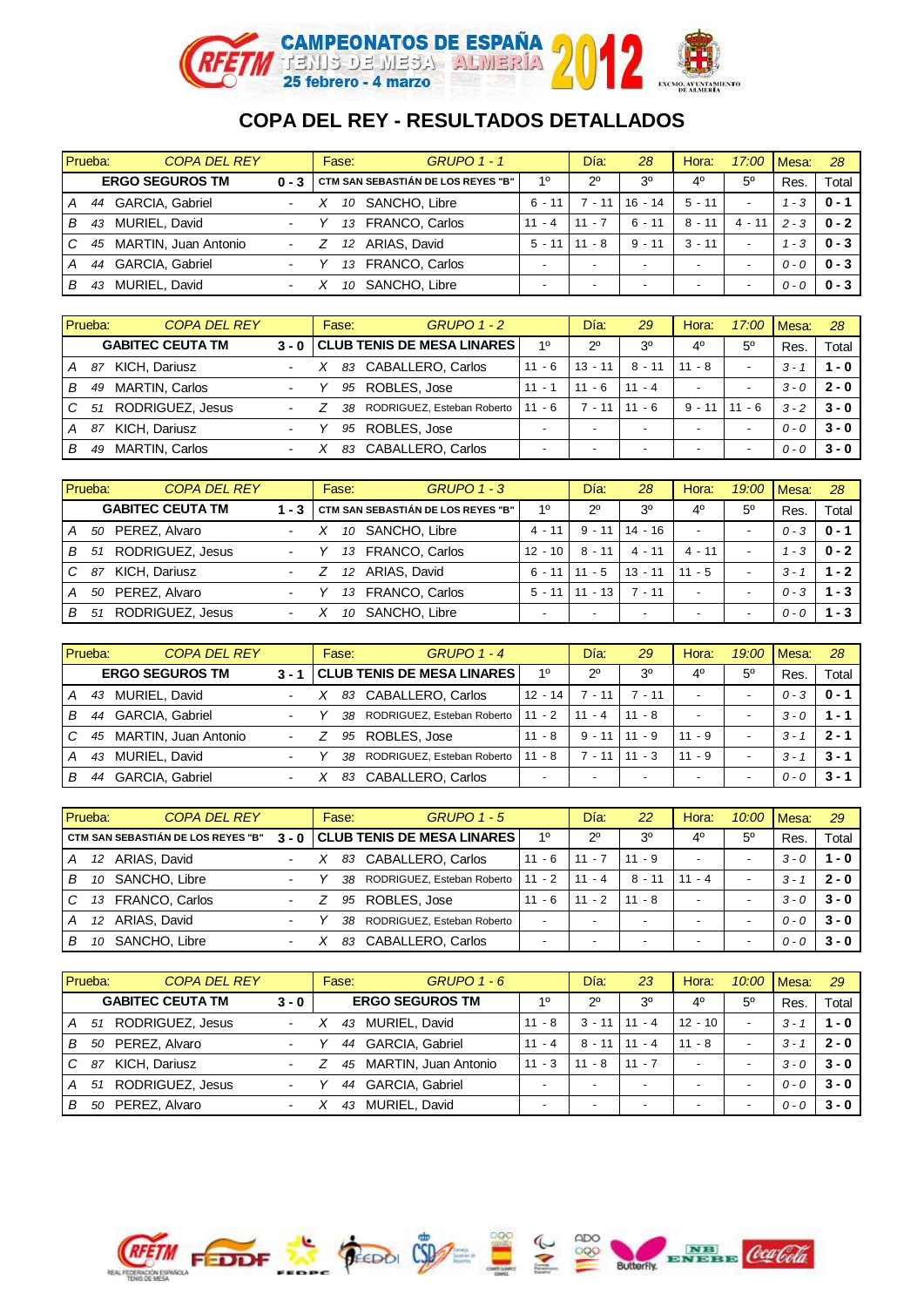

|   | Prueba: | <b>COPA DEL REY</b>  |                          | Fase: |                           | <b>GRUPO 2 - 1</b>                       |                          | Día:        | 30                       | Hora:                    | 15:30                    | Mesa:   | 28        |
|---|---------|----------------------|--------------------------|-------|---------------------------|------------------------------------------|--------------------------|-------------|--------------------------|--------------------------|--------------------------|---------|-----------|
|   |         | <b>OROSO TM</b>      |                          |       |                           | 0 - 3 CLUB DEPORTIVO TENIS DE MESA RIVAS | 10                       | $2^{\circ}$ | 30                       | 40                       | $5^{\circ}$              | Res     | Total     |
| A |         | 55 OBELLEIRO, Javier | $\blacksquare$           |       | 80 KONG, Yuecheng         |                                          | $5 - 11$                 | $5 - 11$    | $4 - 11$                 | $\overline{\phantom{a}}$ | $\overline{\phantom{0}}$ | $0 - 3$ | $0 - 1$   |
| В | 89      | RAÑA, Simon          |                          |       | MARTINEZ, Guillermo<br>36 |                                          | $5 - 11$                 | 4 - 11      | $5 - 11$                 | -                        | -                        | $0 - 3$ | $0 - 2$   |
| C |         | 90 RAÑA, Eloy        | ۰                        |       | 82 ALVAREZ, Daniel        |                                          | $10 - 12$                | $3 - 11$    | $2 - 11$                 | $\overline{\phantom{a}}$ | $\overline{\phantom{a}}$ | $0 - 3$ | $0 - 3$ 1 |
|   |         | 55 OBELLEIRO, Javier | $\overline{\phantom{a}}$ |       | MARTINEZ, Guillermo<br>36 |                                          |                          |             | $\overline{\phantom{0}}$ | -                        | -                        | $0 - 0$ | $0 - 3$ 1 |
| В | 89      | RAÑA, Simon          | $\overline{\phantom{a}}$ |       | KONG, Yuecheng<br>80      |                                          | $\overline{\phantom{a}}$ |             | $\overline{\phantom{0}}$ | $\overline{\phantom{a}}$ | -                        | $0 - 0$ | $0 - 3$   |

|                | Prueba: | <b>COPA DEL REY</b>     |                          | Fase: | <b>GRUPO 2 - 2</b>       |           | Día:        | 31                       | Hora:                    | 15:30                    | <b>I</b> Mesa: | 28      |
|----------------|---------|-------------------------|--------------------------|-------|--------------------------|-----------|-------------|--------------------------|--------------------------|--------------------------|----------------|---------|
|                |         | <b>TM ROQUETAS</b>      | $0 - 3$                  |       | <b>ADA GUADIX</b>        | 10        | $2^{\circ}$ | 3 <sup>0</sup>           | 4 <sup>0</sup>           | $5^{\circ}$              | Res.           | Total   |
| l A            | 65      | <b>HUDEC, Lukas</b>     |                          | 40    | RUIZ, Jose Manuel        | $10 - 12$ | 14 - 12     | 16 - 18                  | $10 - 12$                | $\overline{\phantom{0}}$ | 1 - 3          | 0 - 1   |
| B              | 17      | DIAZ. Sebastian         | $\overline{\phantom{0}}$ | 41    | MARTIN, Francisco        | $7 - 11$  | $12 - 10$   | $9 - 11$                 | $11 - 9$                 | $7 - 11$                 | $2 - 3$        | $0 - 2$ |
| $\overline{C}$ | 64      | DOMINGUEZ, Miquel Angel |                          | 42    | SANCHEZ, Guillermo       | $11 - 8$  | 7 - 11      | $11 - 13$                | $13 - 11$                | $8 - 11$                 | $2 - 3$        | $0 - 3$ |
| l A            | 65      | HUDEC, Lukas            | $\blacksquare$           | 41    | <b>MARTIN, Francisco</b> |           |             | $\overline{\phantom{a}}$ | $\overline{\phantom{a}}$ |                          | $0 - 0$        | $0 - 3$ |
| B              |         | DIAZ. Sebastian         | $\blacksquare$           | 40    | RUIZ, Jose Manuel        |           |             | $\overline{\phantom{0}}$ | $\,$                     | $\overline{\phantom{0}}$ | $0 - 0$        | $0 - 3$ |

|                | Prueba: | <b>COPA DEL REY</b>  |                | Fase: | $GRUPO 2 - 3$              |           | Día:                     | 30                       | Hora:                    | 17:15                    | Mesa:   | 28        |
|----------------|---------|----------------------|----------------|-------|----------------------------|-----------|--------------------------|--------------------------|--------------------------|--------------------------|---------|-----------|
|                |         | <b>OROSO TM</b>      | $0 - 3$        |       | <b>CAJASUR PRIEGO TM B</b> | 10        | $2^{\circ}$              | 3 <sup>o</sup>           | 40                       | $5^{\circ}$              | Res.    | Total     |
| l A            |         | 55 OBELLEIRO, Javier | $\blacksquare$ |       | 76 CUEVAS, Ivan            | $7 - 11$  | 7 - 11                   | $2 - 11$                 | $\overline{\phantom{a}}$ | $\blacksquare$           | $0 - 3$ | $0 - 1$   |
| В              | 88      | DOMINGUEZ, Carlos    |                | 26    | MACHADO, Jose Luis         | $12 - 10$ | $6 - 11$                 | $6 - 11$                 | $-11$                    | $\overline{\phantom{a}}$ | 1 - 3   | $0 - 2$   |
| $\overline{C}$ | 91      | AGUION, Sergio       | $\blacksquare$ |       | 28 CALVO, Alejandro        | ' - 11    | $3 - 11$                 | $5 - 11$                 | $\overline{\phantom{a}}$ | $\overline{\phantom{0}}$ | $0 - 3$ | $0 - 3$ 1 |
| ΙA             |         | 55 OBELLEIRO, Javier | $\blacksquare$ | 26    | MACHADO, Jose Luis         |           |                          | $\overline{\phantom{0}}$ | $\overline{\phantom{a}}$ | -                        | $0 - 0$ | $0 - 3$ 1 |
| В              | 88      | DOMINGUEZ, Carlos    |                | 76    | CUEVAS, Ivan               |           | $\overline{\phantom{0}}$ | $\overline{\phantom{0}}$ | $\overline{\phantom{0}}$ |                          | $0 - 0$ | $0 - 3$   |

|   | Prueba: | <b>COPA DEL REY</b>        |                | Fase: | $GRUPO 2 - 4$                            |          | Día:        | 31             | Hora:                    | 17:15                    | Mesa:   | 28        |
|---|---------|----------------------------|----------------|-------|------------------------------------------|----------|-------------|----------------|--------------------------|--------------------------|---------|-----------|
|   |         | <b>TM ROQUETAS</b>         |                |       | 2 - 3 CLUB DEPORTIVO TENIS DE MESA RIVAS | 10       | $2^{\circ}$ | 3 <sup>o</sup> | 40                       | $5^{\circ}$              | Res     | Total     |
| А |         | 65 HUDEC, Lukas            | ٠              | 80    | KONG, Yuecheng                           | $11 - 4$ | $10 - 12$   | $11 - 9$       | $-11$                    | $9 - 11$                 | $2 - 3$ | $0 - 1$   |
| в |         | DIAZ. Sebastian            | $\blacksquare$ | 36    | MARTINEZ, Guillermo                      | $6 - 11$ | $15 - 13$   | $3 - 11$       | $6 - 11$                 | $\overline{\phantom{a}}$ | 1 - 3   | $0 - 2$   |
| C |         | 64 DOMINGUEZ, Miguel Angel | Ξ.             | 37    | ESCOBAR, Rodrigo                         | $6 - 11$ | $12 - 10$   | $11 - 7$       | $2 - 11$                 | $11 - 5$                 | $3 - 2$ | $1 - 2$   |
| А | 65      | <b>HUDEC, Lukas</b>        |                | 36    | MARTINEZ, Guillermo                      | $11 - 4$ | $5 - 11$    | $-11$          | $13 - 11$                | $11 - 7$                 | $3 - 2$ | $2 - 2$ 1 |
| в |         | DIAZ. Sebastian            | $\blacksquare$ | 80    | KONG, Yuecheng                           | 4 - 11   | 7 - 11      | $5 - 11$       | $\overline{\phantom{a}}$ | $\overline{\phantom{0}}$ | 0 - 3   | $2 - 3$ 1 |

|   | Prueba: | <b>COPA DEL REY</b>        |                          | Fase: | $GRUPO 2 - 5$            |           | Día:        | 30             | Hora:                    | 19:00                    | Mesa:   | 28      |
|---|---------|----------------------------|--------------------------|-------|--------------------------|-----------|-------------|----------------|--------------------------|--------------------------|---------|---------|
|   |         | <b>CAJASUR PRIEGO TM B</b> | $2 - 3$                  |       | <b>ADA GUADIX</b>        | 10        | $2^{\circ}$ | 3 <sup>0</sup> | 4 <sup>0</sup>           | $5^{\circ}$              | Res.    | Total   |
| A |         | 26 MACHADO, Jose Luis      | $\overline{\phantom{a}}$ | 40    | RUIZ, Jose Manuel        | $11 - 7$  | $6 - 11$    | $12 - 10$      | $11 - 9$                 | $\overline{\phantom{a}}$ | $3 - 1$ | $1 - 0$ |
| В | 76      | CUEVAS, Ivan               | $\overline{\phantom{a}}$ | 41    | MARTIN, Francisco        | $7 - 11$  | $11 - 9$    | $9 - 11$       | $11 - 13$                | $\overline{\phantom{a}}$ | $1 - 3$ | 1 - 1   |
| C |         | 75 ALVAREZ, Moises         | $\overline{\phantom{a}}$ | 42    | SANCHEZ, Guillermo       | 7 - 11    | $11 - 9$    | $6 - 11$       | $11 - 5$                 | 7 - 11                   | $2 - 3$ | $1 - 2$ |
| A |         | 26 MACHADO, Jose Luis      | $\overline{\phantom{a}}$ | 41    | <b>MARTIN, Francisco</b> | $9 - 11$  | 11<br>$-4$  | $11 - 9$       | $10 - 12$                | $11 - 5$                 | $3 - 2$ | $2 - 2$ |
| В | 76      | CUEVAS, Ivan               | ٠                        | 40    | RUIZ, Jose Manuel        | $10 - 12$ | $10 - 12$   | 10-12          | $\overline{\phantom{a}}$ | $\overline{\phantom{0}}$ | 0 - 3   | $2 - 3$ |

|   | Prueba: | <b>COPA DEL REY</b>     |                          | Fase: | $GRUPO 2 - 6$           |                          | Día:     | 31                       | Hora:                    | 19:00                    | Mesa:   | 28      |
|---|---------|-------------------------|--------------------------|-------|-------------------------|--------------------------|----------|--------------------------|--------------------------|--------------------------|---------|---------|
|   |         | <b>TM ROQUETAS</b>      | $3 - 0$                  |       | <b>OROSO TM</b>         | 10                       | 20       | 3 <sup>0</sup>           | 40                       | $5^{\circ}$              | Res.    | Total   |
| А |         | 65 HUDEC, Lukas         | $\overline{\phantom{a}}$ |       | DOMINGUEZ, Carlos<br>88 | $11 - 8$                 | $11 - 9$ | $11 - 3$                 | $\overline{\phantom{a}}$ | $\overline{\phantom{0}}$ | $3 - 0$ | $1 - 0$ |
| В |         | DIAZ, Sebastian         | $\blacksquare$           |       | OBELLEIRO, Javier<br>55 | $11 - 8$                 | $9 - 11$ | $11 - 1$                 | $12 - 10$                | $\overline{\phantom{a}}$ | $3 - 1$ | $2 - 0$ |
| C | 64      | DOMINGUEZ, Miquel Angel |                          |       | RAÑA, Simon<br>89       | $11 -$                   | $11 - 7$ | $11 - 8$                 | $\overline{\phantom{a}}$ | $\overline{\phantom{a}}$ | $3 - 0$ | $3 - 0$ |
| А |         | 65 HUDEC, Lukas         | $\overline{\phantom{a}}$ |       | OBELLEIRO, Javier<br>55 | $\overline{\phantom{a}}$ |          | $\overline{\phantom{a}}$ | $\overline{\phantom{a}}$ | $\overline{\phantom{a}}$ | $0 - 0$ | $3 - 0$ |
| B |         | DIAZ. Sebastian         | $\overline{\phantom{a}}$ |       | DOMINGUEZ, Carlos<br>88 |                          |          | $\overline{\phantom{0}}$ | -                        | $\overline{\phantom{a}}$ | 0 - 0   | $3 - 0$ |

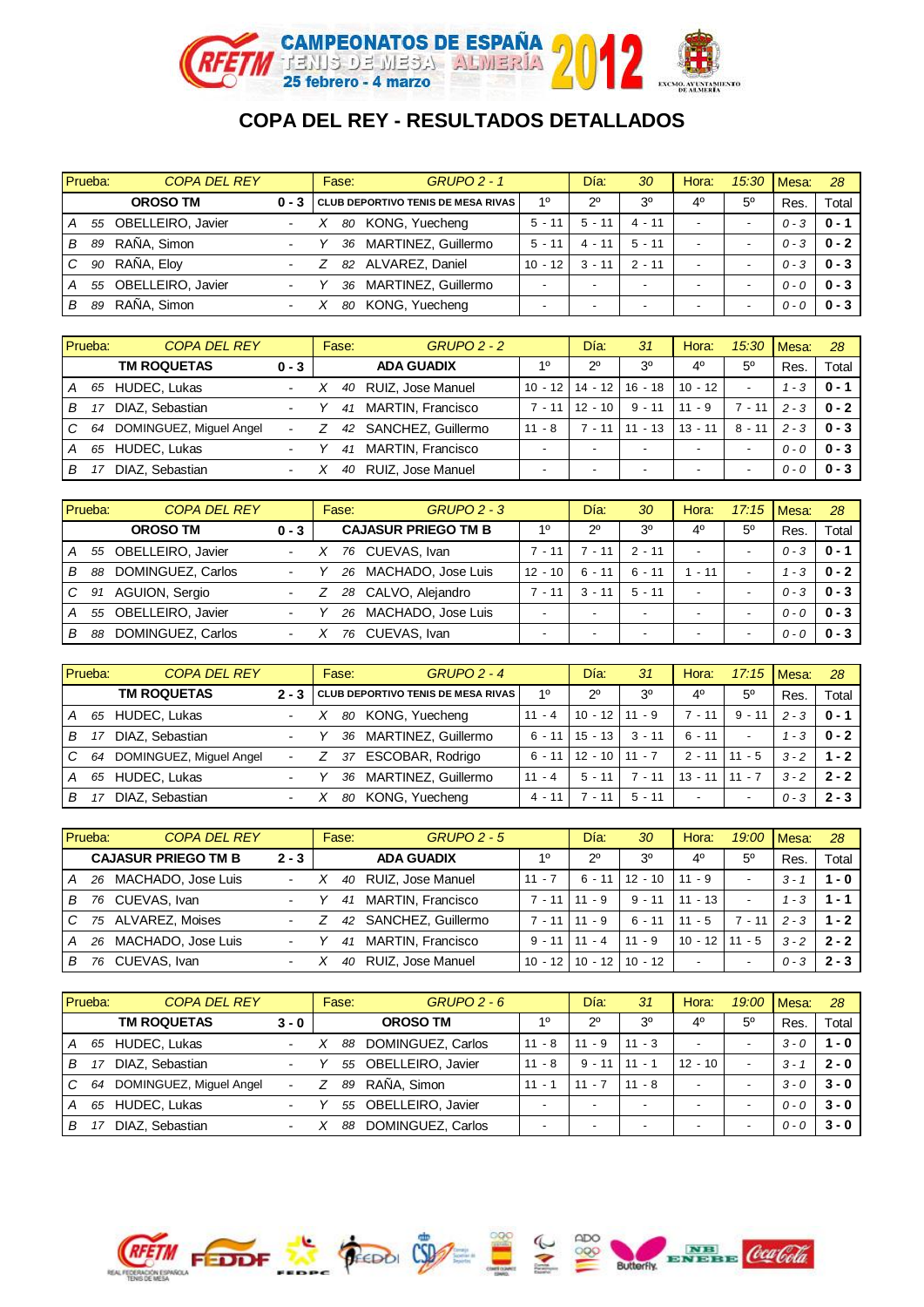

|                | Prueba: | <b>COPA DEL REY</b>                |                          | Fase: | <b>GRUPO 2 - 7</b> |          | Día:        | 24                       | Hora:                    | 10:00                    | Mesa:   | 29        |
|----------------|---------|------------------------------------|--------------------------|-------|--------------------|----------|-------------|--------------------------|--------------------------|--------------------------|---------|-----------|
|                |         | CLUB DEPORTIVO TENIS DE MESA RIVAS | $0 - 3$                  |       | <b>ADA GUADIX</b>  | 10       | $2^{\circ}$ | 3 <sup>o</sup>           | 40                       | $5^{\circ}$              | Res.    | Total     |
| $\overline{A}$ |         | 36 MARTINEZ, Guillermo             | $\blacksquare$           | 41    | MARTIN, Francisco  | $11 - 7$ | $8 - 11$    | $11 - 5$                 | $5 - 11$                 | $13 - 15$                | $2 - 3$ | $0 - 1$   |
| $\overline{B}$ | 80      | KONG, Yuecheng                     | $\blacksquare$           | 40    | RUIZ, Jose Manuel  | $11 - 4$ | $3 - 11$    | $5 - 11$                 | $8 - 11$                 | $\overline{\phantom{a}}$ | - 3     | $0 - 2$ 1 |
| $\overline{C}$ |         | 37 ESCOBAR, Rodrigo                | $\overline{\phantom{0}}$ | 42    | SANCHEZ, Guillermo | $7 - 11$ | $11 - 8$    | $12 - 10$                | $5 - 11$                 | $4 - 11$                 | $2 - 3$ | $0 - 3$ 1 |
| $\overline{A}$ | 36      | MARTINEZ, Guillermo                | $\blacksquare$           | 40    | RUIZ, Jose Manuel  |          |             | $\overline{\phantom{0}}$ | $\overline{\phantom{0}}$ | $\overline{\phantom{0}}$ | $0 - 0$ | $0 - 3$ 1 |
| $\overline{B}$ | 80      | KONG, Yuecheng                     | $\blacksquare$           | 41    | MARTIN, Francisco  |          |             | $\overline{\phantom{0}}$ | $\overline{\phantom{0}}$ | $\overline{\phantom{0}}$ | $0 - 0$ | $0 - 3$ 1 |

|    | Prueba: | <b>COPA DEL REY</b>     |                          | $GRUPO 2 - 8$<br>Fase:     |           | Día:                     | 25                       | Hora:                    | 10:00                    | Mesa:   | 29        |
|----|---------|-------------------------|--------------------------|----------------------------|-----------|--------------------------|--------------------------|--------------------------|--------------------------|---------|-----------|
|    |         | <b>TM ROQUETAS</b>      | $0 - 3$                  | <b>CAJASUR PRIEGO TM B</b> | 10        | $2^{\circ}$              | 3 <sup>o</sup>           | 4 <sup>0</sup>           | $5^{\circ}$              | Res.    | Total     |
| А  |         | 65 HUDEC, Lukas         | $\overline{\phantom{0}}$ | MACHADO, Jose Luis<br>26   | $12 - 10$ | $7 - 11$                 | $8 - 11$                 | $9 - 11$                 | $\overline{\phantom{a}}$ | 1 - 3   | $0 - 1$   |
| B. |         | DIAZ. Sebastian         |                          | CALVO, Alejandro<br>28     | $7 - 11$  | $11 - 13$                | $4 - 11$                 | $\overline{\phantom{a}}$ | $\overline{\phantom{a}}$ | $0 - 3$ | $0 - 2$   |
| C  | 64      | DOMINGUEZ, Miguel Angel |                          | ALVAREZ, Moises<br>75      | $10 - 12$ | $5 - 11$                 | $11 - 9$                 | $5 - 11$                 | $\overline{\phantom{a}}$ | - 3     | $0 - 3$ 1 |
| А  | 65      | HUDEC, Lukas            | $\blacksquare$           | CALVO, Alejandro<br>28     |           |                          | $\overline{\phantom{0}}$ | $\overline{\phantom{a}}$ | $\overline{\phantom{a}}$ | $0 - Q$ | $0 - 3$   |
| В  |         | DIAZ. Sebastian         | $\blacksquare$           | MACHADO, Jose Luis<br>26   |           | $\overline{\phantom{0}}$ | $\overline{\phantom{0}}$ | $\overline{\phantom{0}}$ | $\overline{\phantom{a}}$ | $0 - 0$ | $0 - 3$   |

|   | Prueba: | <b>COPA DEL REY</b>  |                          | Fase: | <b>GRUPO 2 - 9</b>       |                          | Día:        | 24                       | Hora:                    | 11:40                    | Mesa:   | 29        |
|---|---------|----------------------|--------------------------|-------|--------------------------|--------------------------|-------------|--------------------------|--------------------------|--------------------------|---------|-----------|
|   |         | <b>OROSO TM</b>      | $0 - 3$                  |       | <b>ADA GUADIX</b>        | 10                       | $2^{\circ}$ | 3 <sup>0</sup>           | 40                       | $5^{\circ}$              | Res     | Total     |
| А |         | 88 DOMINGUEZ, Carlos | $\blacksquare$           | 41    | MARTIN, Francisco        | $4 - 11$                 | $6 - 11$    | $10 - 12$                | $\overline{\phantom{a}}$ | $\overline{\phantom{0}}$ | $0 - 3$ | $0 - 1$   |
| В | 55      | OBELLEIRO, Javier    |                          | 42    | SANCHEZ, Guillermo       | $10 - 12$                | $5 - 11$    | 6 - 11                   | -                        | $\overline{\phantom{a}}$ | $0 - 3$ | $0 - 2$   |
| C | 89      | RAÑA, Simon          | $\blacksquare$           | 40    | RUIZ, Jose Manuel        | $-11$                    | - 11        | $2 - 11$                 | -                        | $\overline{\phantom{a}}$ | $0 - 3$ | $0 - 3$ 1 |
| А | 88      | DOMINGUEZ, Carlos    | $\blacksquare$           | 42    | SANCHEZ, Guillermo       | $\overline{\phantom{a}}$ |             | $\overline{\phantom{0}}$ | $\overline{\phantom{a}}$ | $\overline{\phantom{a}}$ | $0 - 0$ | $0 - 3$ 1 |
| в | 55      | OBELLEIRO, Javier    | $\overline{\phantom{a}}$ | 41    | <b>MARTIN, Francisco</b> |                          |             | $\,$                     | $\overline{\phantom{0}}$ | $\overline{\phantom{a}}$ | 0 - 0   | $0 - 3$ 1 |

| Prueba: |    | <b>COPA DEL REY</b>        |                          | Fase: | <b>GRUPO 2 - 10</b>                      |                   | Día:        | 25             | Hora:                    | 11:40                    | <b>I</b> Mesa: | 29        |
|---------|----|----------------------------|--------------------------|-------|------------------------------------------|-------------------|-------------|----------------|--------------------------|--------------------------|----------------|-----------|
|         |    | <b>CAJASUR PRIEGO TM B</b> |                          |       | 3 - 2 CLUB DEPORTIVO TENIS DE MESA RIVAS | 10                | $2^{\circ}$ | 3 <sup>0</sup> | 40                       | $5^{\circ}$              | Res            | Total     |
| A       |    | 28 CALVO, Alejandro        | ٠                        | 37    | ESCOBAR, Rodrigo                         | $11 - 6$          | $9 - 11$    | $11 - 9$       | $11 - 6$                 | $\overline{\phantom{0}}$ | $3 - 1$        | $1 - 0$   |
| В       |    | 26 MACHADO, Jose Luis      | $\blacksquare$           | 36    | MARTINEZ, Guillermo                      | $9 - 11$          | 11 - 4      | $11 - 8$       | $11 - 9$                 | $\overline{\phantom{a}}$ | $3 - 1$        | $2 - 0$ 1 |
| C       |    | 76 CUEVAS, Ivan            | $\blacksquare$           |       | 80 KONG, Yuecheng                        | $13 - 15$         | $5 - 11$    | $8 - 11$       | $\overline{\phantom{a}}$ | $\overline{\phantom{0}}$ | $0 - 3$        | $2 - 1$   |
| A       |    | 28 CALVO, Alejandro        | $\overline{\phantom{a}}$ | 36    | MARTINEZ, Guillermo                      | $9 - 11$   11 - 5 |             | 14 - 16        | $8 - 11$                 | $\overline{\phantom{0}}$ | 1 - 3          | $2 - 2$   |
| В       | 26 | MACHADO, Jose Luis         | $\overline{\phantom{0}}$ | 37    | ESCOBAR, Rodrigo                         | $11 - 5$          | $11 - 7$    | $11 - 5$       | $\overline{\phantom{0}}$ | $\overline{\phantom{a}}$ | $3 - 0$        | $3 - 2$   |

|    | Prueba: | <b>COPA DEL REY</b>        |                          | Octavos - Partido 2<br>Fase: |           | Día:        | 23             | Hora:                    | 16:00                    | Mesa:   | 29      |
|----|---------|----------------------------|--------------------------|------------------------------|-----------|-------------|----------------|--------------------------|--------------------------|---------|---------|
|    |         | <b>CAJASUR PRIEGO TM B</b> | $2 - 3$                  | <b>ARTEAL TENIS DE MESA</b>  | 10        | $2^{\circ}$ | 3 <sup>0</sup> | 40                       | 50                       | Res.    | Total   |
| A  |         | 26 MACHADO, Jose Luis      | $\blacksquare$           | FERREIRA, Diogo Miguel<br>70 | $11 - 8$  | $11 - 9$    | 7 - 11         | $8 - 11$                 | $11 - 9$                 | $3 - 2$ | $1 - 0$ |
| B. | 76      | CUEVAS, Ivan               |                          | LIN. Shuai                   | $8 - 11$  | 8 - 11      | 8 - 11         | $\overline{\phantom{a}}$ | $\overline{\phantom{0}}$ | $0 - 3$ | $1 - 1$ |
| C  |         | 75 ALVAREZ, Moises         | $\blacksquare$           | 24 NAVARRO, Pere             | $12 - 14$ | 12 - 14     | $3 - 11$       | $\overline{\phantom{a}}$ | $\overline{\phantom{a}}$ | $0 - 3$ | $1 - 2$ |
| A  |         | 26 MACHADO, Jose Luis      | Ξ.                       | LIN. Shuai                   | $11 - 8$  | $11 - 7$    | $11 - 7$       | $\overline{\phantom{a}}$ | $\overline{\phantom{0}}$ | $3 - 0$ | $2 - 2$ |
| В  | 76      | CUEVAS, Ivan               | $\overline{\phantom{a}}$ | FERREIRA, Diogo Miguel<br>70 | $5 - 11$  | $7 - 11$    | $4 - 11$       | $\overline{\phantom{0}}$ | $\overline{\phantom{0}}$ | $0 - 3$ | $2 - 3$ |

|   | Prueba: | <b>COPA DEL REY</b>   |                          | Fase:           | Octavos - Partido 3                |          | Día:        | 24                       | Hora:                    | 16:00                    | Mesa:   | 29      |
|---|---------|-----------------------|--------------------------|-----------------|------------------------------------|----------|-------------|--------------------------|--------------------------|--------------------------|---------|---------|
|   |         | <b>CNMATARO</b>       | $3 - 1$                  |                 | CTM SAN SEBASTIÁN DE LOS REYES "B" | 10       | $2^{\circ}$ | 3 <sup>0</sup>           | 4 <sup>0</sup>           | $5^{\circ}$              | Res.    | Total   |
| А | 79      | PERAL, Xavier         | ٠                        | 10              | SANCHO, Libre                      | $11 - 3$ | $12 - 10$   | 4 - 11                   | $11 - 7$                 | $\overline{\phantom{0}}$ | $3 -$   | $1 - 0$ |
| в | 34      | <b>GARCIA, Manuel</b> | ٠.                       | 12              | ARIAS, David                       | $11 - 6$ | $11 - 3$    | $11 - 6$                 | $\,$                     | $\overline{\phantom{a}}$ | $3 - 0$ | $2 - 0$ |
|   |         | 33 GARCIA, Cristobal  | $\blacksquare$           | 13              | <b>FRANCO, Carlos</b>              | $8 - 11$ | $4 - 11$    | $4 - 11$                 | $\overline{\phantom{a}}$ | $\overline{\phantom{a}}$ | $0 - 3$ | 2 - 1   |
|   |         | 79 PERAL, Xavier      | $\overline{\phantom{a}}$ | 12 <sup>2</sup> | ARIAS, David                       | $11 - 6$ | $11 - 2$    | $11 - 4$                 | $\,$                     | $\overline{\phantom{a}}$ | $3 - 0$ | $3 - 1$ |
| В | 34      | <b>GARCIA, Manuel</b> | $\overline{\phantom{0}}$ | 10              | SANCHO, Libre                      | -        |             | $\overline{\phantom{0}}$ | $\overline{\phantom{a}}$ | $\overline{\phantom{0}}$ | 0 - 0   | $3 - 1$ |

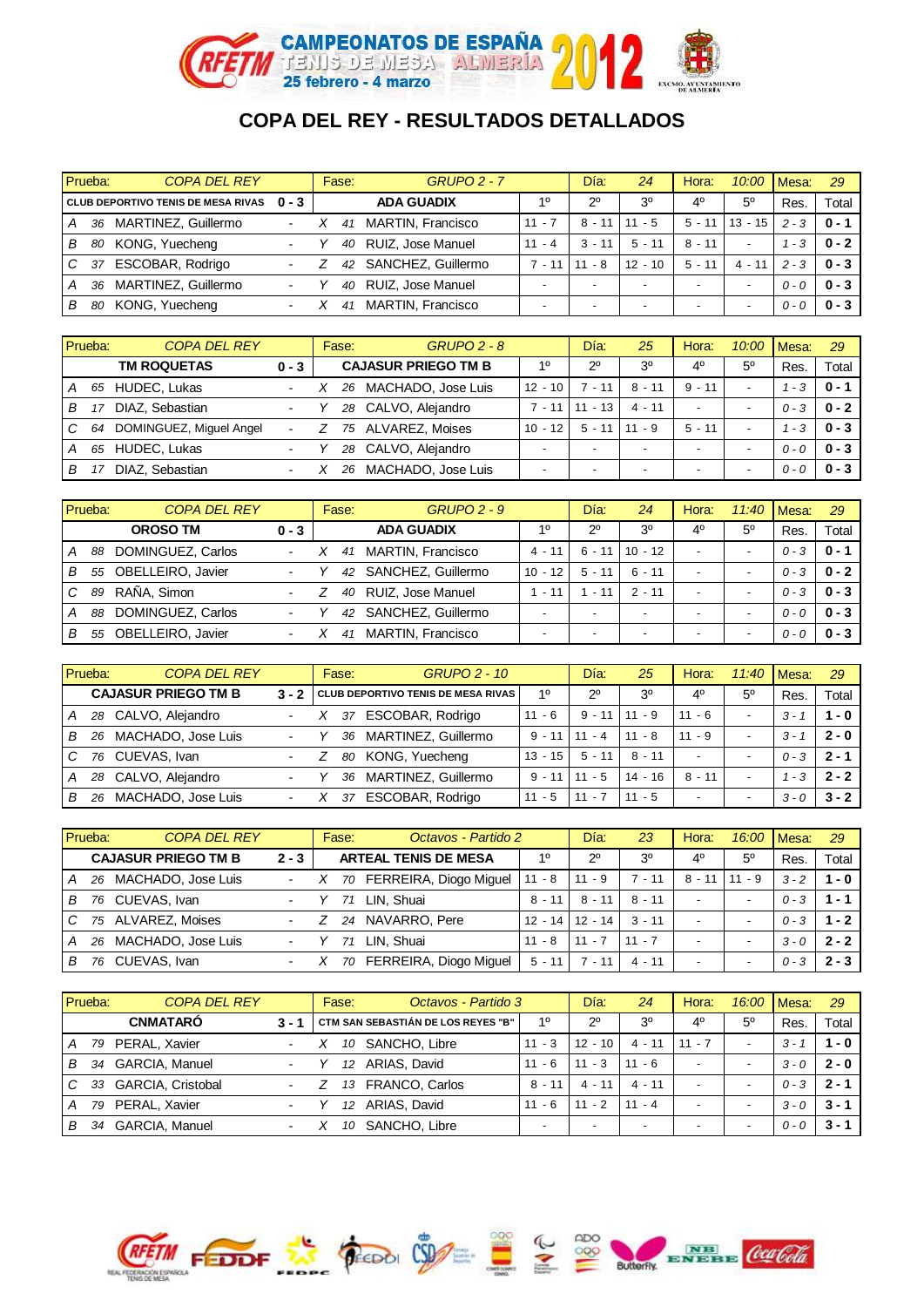

|   | Prueba: | <b>COPA DEL REY</b> |                          | Fase: | Octavos - Partido 6         |           | Día:                     | 25             | Hora:                    | 16:00                    | Mesa:   | 29      |
|---|---------|---------------------|--------------------------|-------|-----------------------------|-----------|--------------------------|----------------|--------------------------|--------------------------|---------|---------|
|   |         | <b>ADA GUADIX</b>   | 1 - 3                    |       | <b>CTM CAJAGRANADA</b>      | 10        | $2^{\circ}$              | 3 <sup>0</sup> | 4 <sup>0</sup>           | 50                       | Res.    | Total   |
|   | 41      | MARTIN, Francisco   | $\overline{\phantom{0}}$ |       | TABOADA, Rafael             | $13 - 11$ | $11 - 4$                 | $11 - 9$       | $\overline{\phantom{a}}$ | $\overline{\phantom{0}}$ | $3 - 0$ | $1 - 0$ |
| в | 40      | RUIZ, Jose Manuel   |                          |       | <b>BIRLAN, Andrei</b><br>58 | $10 - 12$ | $10 - 12$                | $11 - 6$       | $4 - 11$                 | $\overline{\phantom{a}}$ | - 3     | $1 - 1$ |
| C | 42      | SANCHEZ, Guillermo  | $\blacksquare$           |       | REYES, Julio Jose           | $11 - 7$  | 7 - 11                   | 9<br>- 11      | $17 - 15$                | $-11$                    | $2 - 3$ | $1 - 2$ |
| A | 41      | MARTIN, Francisco   | $\overline{\phantom{0}}$ |       | <b>BIRLAN, Andrei</b><br>58 | $11 - 4$  | $6 - 11$                 | $11 - 8$       | $8 - 11$                 | $6 - 11$                 | $2 - 3$ | $1 - 3$ |
| В | 40      | RUIZ, Jose Manuel   |                          |       | TABOADA. Rafael             |           | $\overline{\phantom{a}}$ | $\blacksquare$ | $\overline{\phantom{a}}$ | $\overline{\phantom{a}}$ | 0 - 0   | $1 - 3$ |

| Prueba:        |    | <b>COPA DEL REY</b>         |                          | Fase: | Octavos - Partido 7        |           | Día:        | 26                       | Hora:                    | 16:00                    | Mesa:   | 29      |
|----------------|----|-----------------------------|--------------------------|-------|----------------------------|-----------|-------------|--------------------------|--------------------------|--------------------------|---------|---------|
|                |    | UCAM FLOYMAPE CARTAGENA 3-1 |                          |       | <b>GABITEC CEUTA TM</b>    | 10        | $2^{\circ}$ | 3 <sup>o</sup>           | 40                       | $5^{\circ}$              | Res.    | Total   |
| l A            | 93 | JIANAN, Wang                | $\sim$                   |       | KICH, Dariusz<br>87        | $11 - 9$  | $11 - 6$    | $11 - 8$                 | $\overline{\phantom{0}}$ | $\overline{\phantom{a}}$ | $3 - 0$ | 1 - 0   |
| $\overline{B}$ | 63 | <b>KNIGHT, Darius</b>       | $\blacksquare$           |       | RODRIGUEZ, Jesus<br>51     | $11 - 8$  | $11 - 8$    | $11 - 6$                 | $\overline{\phantom{a}}$ | $\overline{\phantom{a}}$ | $3 - 0$ | $2 - 0$ |
| l C            | 15 | MONTALBAN, Jose Antonio     | $\sim$                   |       | PEREZ, Alvaro<br>50        | $7 - 11$  | $9 - 11$    | $8 - 11$                 | $\overline{\phantom{a}}$ | $\overline{\phantom{a}}$ | $0 - 3$ | 2 - 1   |
| l A            | 93 | JIANAN, Wang                | $\blacksquare$           |       | RODRIGUEZ, Jesus<br>51     | $10 - 12$ | $17 - 15$   | $11 - 7$                 | $11 - 4$                 | $\overline{\phantom{a}}$ | $3 - 7$ | $3 - 1$ |
| l B            | 63 | <b>KNIGHT, Darius</b>       | $\overline{\phantom{0}}$ |       | <b>KICH. Dariusz</b><br>87 |           |             | $\overline{\phantom{0}}$ | $\overline{\phantom{a}}$ | $\overline{\phantom{0}}$ | $0 - 0$ | $3 - 1$ |

|    | Prueba: | <b>COPA DEL REY</b>         |                | Fase: | Cuartos - Partido 1      |                          | Día:                     | 23                       | Hora:                    | 18:40                    | Mesa:   | 29      |
|----|---------|-----------------------------|----------------|-------|--------------------------|--------------------------|--------------------------|--------------------------|--------------------------|--------------------------|---------|---------|
|    |         | <b>ARTEAL TENIS DE MESA</b> | $1 - 3$        |       | <b>CAJASUR PRIEGO TM</b> | 10                       | $2^{\circ}$              | 3 <sup>o</sup>           | 40                       | $5^{\circ}$              | Res.    | Total   |
| A  |         | 71 LIN. Shuai               |                |       | 27 MACHADO, Carlos David | $2 - 11$                 | $9 - 11$                 | $10 - 12$                | $\overline{\phantom{a}}$ | $\overline{\phantom{0}}$ | $0 - 3$ | $0 - 1$ |
| B. |         | 24 NAVARRO, Pere            | $\blacksquare$ |       | 72 HE, Zhi Wen           | $7 - 11$                 | $7 - 11$                 | $11 - 9$                 | 7 - 11                   | $\overline{\phantom{0}}$ | 1 - 3   | $0 - 2$ |
| C  |         | 70 FERREIRA, Diogo Miguel   |                | 73    | MENDES, José Enio        | $14 - 12$                | 11 - 6                   | 6 - 11                   | $11 - 9$                 | $\overline{\phantom{0}}$ | $3 - 1$ | $1 - 2$ |
| A  | 71      | LIN. Shuai                  | $\blacksquare$ |       | 72 HE, Zhi Wen           | $11 - 6$                 | 4 - 11                   | $5 - 11$                 | $8 - 11$                 | $\overline{\phantom{a}}$ | 1 - 3   | 1 - 3 I |
| В  | 24      | NAVARRO, Pere               | ٠              | 27    | MACHADO, Carlos David    | $\overline{\phantom{a}}$ | $\overline{\phantom{0}}$ | $\overline{\phantom{a}}$ | $\overline{\phantom{0}}$ | $\,$                     | $0 - 0$ | $-3$    |

|                | Prueba: | <b>COPA DEL REY</b>    |                          | Fase: | Cuartos - Partido 2         |           | Día:                     | 24                       | Hora:                    | 18:40                    | I Mesa: | 29        |
|----------------|---------|------------------------|--------------------------|-------|-----------------------------|-----------|--------------------------|--------------------------|--------------------------|--------------------------|---------|-----------|
|                |         | <b>IRUN LEKA ENEA</b>  | $3 - 0$                  |       | <b>CNMATARO</b>             | 10        | $2^{\circ}$              | 3 <sup>o</sup>           | 40                       | $5^{\circ}$              | Res.    | Total     |
| l A            | 59      | SINING, Zhang          | $\blacksquare$           | 33    | GARCIA, Cristobal           | $15 - 13$ | $11 - 5$                 | $11 - 3$                 | $\overline{\phantom{0}}$ | $\overline{\phantom{0}}$ | $3 - 0$ | $1 - 0$   |
| В              |         | DIEZ, Endika           | $\sim$                   | 34    | GARCIA, Manuel              | 4 - 11    | ່ - 11                   | - 8<br>11                | $11 - 4$                 | - 6<br>11                | $3 - 2$ | $2 - 0$ 1 |
| $\overline{C}$ | 60      | <b>BATORFI, Zoltan</b> |                          |       | PERAL, Xavier<br>79         | $11 - 4$  | $9 - 11$                 | $11 - 4$                 | $11 - 8$                 | $\overline{\phantom{0}}$ | 3 -     | $3 - 0$ 1 |
| l A            | 59      | SINING, Zhang          | $\sim$                   |       | <b>GARCIA, Manuel</b><br>34 |           |                          | $\overline{\phantom{0}}$ | $\overline{\phantom{a}}$ | $\,$                     | $0 - 0$ | $3 - 0$ 1 |
| В              |         | DIEZ, Endika           | $\overline{\phantom{0}}$ |       | GARCIA, Cristobal<br>33     |           | $\overline{\phantom{0}}$ | $\overline{\phantom{0}}$ | $\overline{\phantom{a}}$ |                          | $0 - 0$ | $3 - 0$   |

|     | Prueba: | <b>COPA DEL REY</b>    |                | Fase: | Cuartos - Partido 3                |           | Día:        | 25                       | Hora:                    | 18:40                    | I Mesa: | 29      |
|-----|---------|------------------------|----------------|-------|------------------------------------|-----------|-------------|--------------------------|--------------------------|--------------------------|---------|---------|
|     |         | <b>CTM CAJAGRANADA</b> |                |       | CTM SAN SEBASTIÁN DE LOS REYES "A" | 10        | $2^{\circ}$ | 3 <sup>0</sup>           | 4 <sup>0</sup>           | $5^{\circ}$              | Res.    | Total   |
| l A | 58      | <b>BIRLAN, Andrei</b>  | $\sim$         |       | CARNEROS, Alfredo                  | $11 - 9$  | $7 - 11$    | $8 - 11$                 | $10 - 12$                | $\overline{\phantom{0}}$ | 1 - 3   | $0 - 1$ |
| B   |         | TABOADA, Rafael        | $\blacksquare$ | 62    | SHI, Wei Dong                      | $12 - 10$ | 4 - 11      | $9 - 11$                 | $5 - 11$                 | $\overline{\phantom{0}}$ | - 3     | $0 - 2$ |
| I C | 2       | REYES, Julio Jose      | $\blacksquare$ |       | ROBLES, Alvaro                     | $6 - 11$  | $2 - 11$    | $6 - 11$                 | $\overline{\phantom{a}}$ | $\,$                     | $0 - 3$ | $0 - 3$ |
| ΙA  | 58      | BIRLAN, Andrei         | $\blacksquare$ | 62    | SHI, Wei Dong                      |           |             | $\overline{\phantom{0}}$ | $\overline{\phantom{a}}$ | $\overline{\phantom{0}}$ | $0 - 0$ | $0 - 3$ |
| B   |         | TABOADA, Rafael        | $\sim$         |       | CARNEROS, Alfredo                  |           |             | $\overline{\phantom{0}}$ | $\,$                     | $\overline{\phantom{0}}$ | 0 - 0   | $0 - 3$ |

|                | Prueba: | <b>COPA DEL REY</b>         |                          | Fase: | Cuartos - Partido 4     |          | Día:        | 26                       | Hora:                    | 18:40                    | <b>I</b> Mesa: | 29      |
|----------------|---------|-----------------------------|--------------------------|-------|-------------------------|----------|-------------|--------------------------|--------------------------|--------------------------|----------------|---------|
|                |         | UCAM FLOYMAPE CARTAGENA 3-1 |                          |       | <b>DKV BORGES VALL</b>  | 10       | $2^{\circ}$ | 3 <sup>0</sup>           | 40                       | $5^{\circ}$              | Res.           | Total   |
| l A            | 93      | JIANAN, Wang                | $\overline{\phantom{0}}$ | 21    | DURAN, Marc             | $11 - 6$ | $10 - 12$   | $11 - 5$                 | $11 - 8$                 | $\overline{\phantom{0}}$ | $3 - 1$        | $1 - 0$ |
| $\overline{B}$ |         | 14 CANTERO, Jesus           | $\blacksquare$           |       | 68 HU, Bin              | $9 - 11$ | 6 - 11      | $12 - 14$                | $\overline{\phantom{a}}$ | $\overline{a}$           | $0 - 3$        | $1 - 1$ |
| $\overline{C}$ |         | 63 KNIGHT, Darius           | $\sim$                   |       | 69 ANDRADE, Josep Lluís | $11 - 5$ | $10 - 12$   | $11 - 4$                 | $7 - 11$   11 - 7        |                          | $3 - 2$        | $2 - 1$ |
| l A            | 93      | JIANAN, Wang                |                          | 68    | HU. Bin                 | $11 - 8$ | $11 - 9$    | $7 - 11$                 | $11 - 7$                 | $\overline{\phantom{0}}$ | $3 - 1$        | $3 - 1$ |
| $\overline{B}$ | 14      | CANTERO, Jesus              |                          |       | DURAN, Marc             |          |             | $\overline{\phantom{0}}$ | $\overline{\phantom{a}}$ | $\overline{\phantom{0}}$ | 0 - 0          | $3 - 1$ |

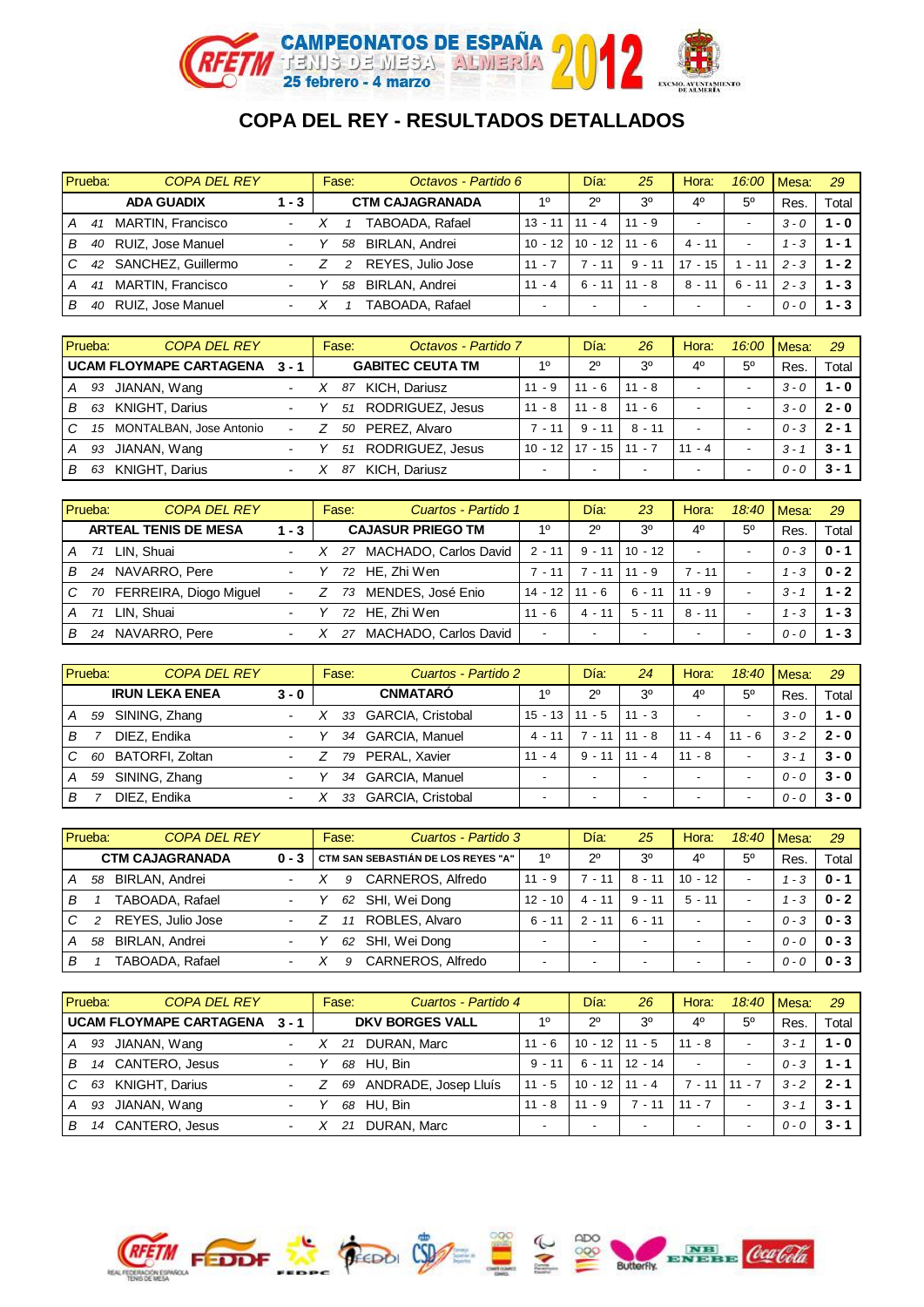

|     | Prueba: | <b>COPA DEL REY</b>    |                          | Fase: | Semifinal - Partido 1       |          | Día:                     | 23                       | Hora:                    | 11:00                    | Mesa:   |           |
|-----|---------|------------------------|--------------------------|-------|-----------------------------|----------|--------------------------|--------------------------|--------------------------|--------------------------|---------|-----------|
|     |         | <b>IRUN LEKA ENEA</b>  | $0 - 3$                  |       | <b>CAJASUR PRIEGO TM</b>    | 10       | $2^{\circ}$              | 3 <sup>o</sup>           | 40                       | $5^{\circ}$              | Res.    | Total     |
| l A | 59      | SINING, Zhang          | $\overline{\phantom{0}}$ |       | 27 MACHADO, Carlos David    | $5 - 11$ | $8 - 11$                 | $9 - 11$                 | $\overline{\phantom{a}}$ | $\overline{\phantom{0}}$ | $0 - 3$ | $0 - 1$   |
| l B | 60      | BATORFI, Zoltan        | ۰.                       |       | 72 HE, Zhi Wen              | $3 - 11$ | $9 - 11$                 | $7 - 11$                 | $\overline{\phantom{a}}$ | $\,$                     | $0 - 3$ | $0 - 2$ 1 |
| I C |         | DIEZ, Endika           | $\blacksquare$           |       | MENDES, José Enio<br>73     | $6 - 11$ | $9 - 11$                 | $6 - 11$                 | $\,$                     | $\,$                     | $0 - 3$ | $0 - 3$ 1 |
| l A | 59      | SINING, Zhang          | $\blacksquare$           |       | 72 HE. Zhi Wen              |          | $\overline{\phantom{a}}$ | $\overline{\phantom{a}}$ | $\overline{\phantom{0}}$ | $\overline{\phantom{0}}$ | $0 - 0$ | $0 - 3$ 1 |
| l B | 60      | <b>BATORFI, Zoltan</b> | $\blacksquare$           |       | MACHADO, Carlos David<br>27 | $\,$     |                          | $\overline{\phantom{0}}$ | $\overline{\phantom{a}}$ | $\,$                     | $0 - 0$ | $0 - 3$   |

| Prueba: |    | <b>COPA DEL REY</b>            |                | Fase: | Semifinal - Partido 2                    |          | Día:        | 24             | Hora:                    | 11:00                    | Mesa:   |         |
|---------|----|--------------------------------|----------------|-------|------------------------------------------|----------|-------------|----------------|--------------------------|--------------------------|---------|---------|
|         |    | <b>UCAM FLOYMAPE CARTAGENA</b> |                |       | 3 - 2 CTM SAN SEBASTIÁN DE LOS REYES "A" | 10       | $2^{\circ}$ | 3 <sup>o</sup> | 40                       | $5^{\circ}$              | Res.    | Total   |
| А       | 93 | JIANAN, Wang                   | $\blacksquare$ | 9     | CARNEROS, Alfredo                        | $11 - 9$ | $11 - 4$    | $12 - 10$      | $\overline{\phantom{a}}$ | $\overline{\phantom{0}}$ | $3 - 0$ | $1 - 0$ |
| B.      | 14 | CANTERO, Jesus                 | $\blacksquare$ | 62    | SHI, Wei Dong                            | $6 - 11$ | $5 - 11$    | $14 - 12$      | $6 - 11$                 | $\overline{\phantom{a}}$ | 1 - 3   | $1 - 1$ |
| C       | 63 | <b>KNIGHT, Darius</b>          | $\sim$         |       | ROBLES, Alvaro                           | $11 - 5$ | $5 - 11$    | $13 - 11$      | $10 - 12$                | $11 - 9$                 | $3 - 2$ | $2 - 1$ |
| A       | 93 | JIANAN, Wang                   | ٠.             | 62    | SHI, Wei Dong                            | $11 - 6$ | $7 - 11$    | $-11$          | $11 - 5$                 | 8 - 11                   | $2 - 3$ | $2 - 2$ |
| В       | 14 | CANTERO, Jesus                 | $\blacksquare$ | 9     | CARNEROS, Alfredo                        | $11 - 8$ | $12 - 10$   | $8 - 11$       | $11 - 6$                 | $\overline{\phantom{a}}$ | $3 - 1$ | $3 - 2$ |

|                | Prueba: | <b>COPA DEL REY</b>      |                | Fase: | Final                         |          | Día:        | 28             | Hora:                    | 19:30                    | Mesa:   |         |
|----------------|---------|--------------------------|----------------|-------|-------------------------------|----------|-------------|----------------|--------------------------|--------------------------|---------|---------|
|                |         | <b>CAJASUR PRIEGO TM</b> |                |       | 3 - 2 UCAM FLOYMAPE CARTAGENA | 10       | $2^{\circ}$ | 3 <sup>0</sup> | 40                       | $5^{\circ}$              | Res.    | Total   |
| $\overline{A}$ |         | 72 HE. Zhi Wen           | $\blacksquare$ |       | 63 KNIGHT, Darius             | $11 - 6$ | 13 - 11     | $11 - 8$       | $\overline{\phantom{a}}$ | $\overline{\phantom{0}}$ | $3 - 0$ | $1 - 0$ |
| B              | 27      | MACHADO, Carlos David    |                | 93    | JIANAN, Wang                  | $11 - 2$ | $12 - 10$   | $11 - 6$       | $\overline{\phantom{a}}$ |                          | $3 - 0$ | $2 - 0$ |
| $\overline{C}$ | 73      | MENDES, José Enio        | $\blacksquare$ |       | 14 CANTERO, Jesus             | 7 - 11   | $12 - 14$   | 6 - 11         | $\overline{\phantom{a}}$ | $\overline{\phantom{0}}$ | $0 - 3$ | $2 - 1$ |
| $\overline{A}$ |         | 72 HE, Zhi Wen           |                | 93    | JIANAN, Wang                  | $11 - 8$ | $11 - 9$    | $7 - 11$       | $6 - 11$                 | $9 - 11$                 | $2 - 3$ | $2 - 2$ |
| $\overline{B}$ | 27      | MACHADO, Carlos David    | $\blacksquare$ | 63    | <b>KNIGHT, Darius</b>         | $11 - 5$ | $11 - 7$    | $11 - 9$       | $\overline{\phantom{a}}$ | $\overline{\phantom{0}}$ | $3 - 0$ | $3 - 2$ |

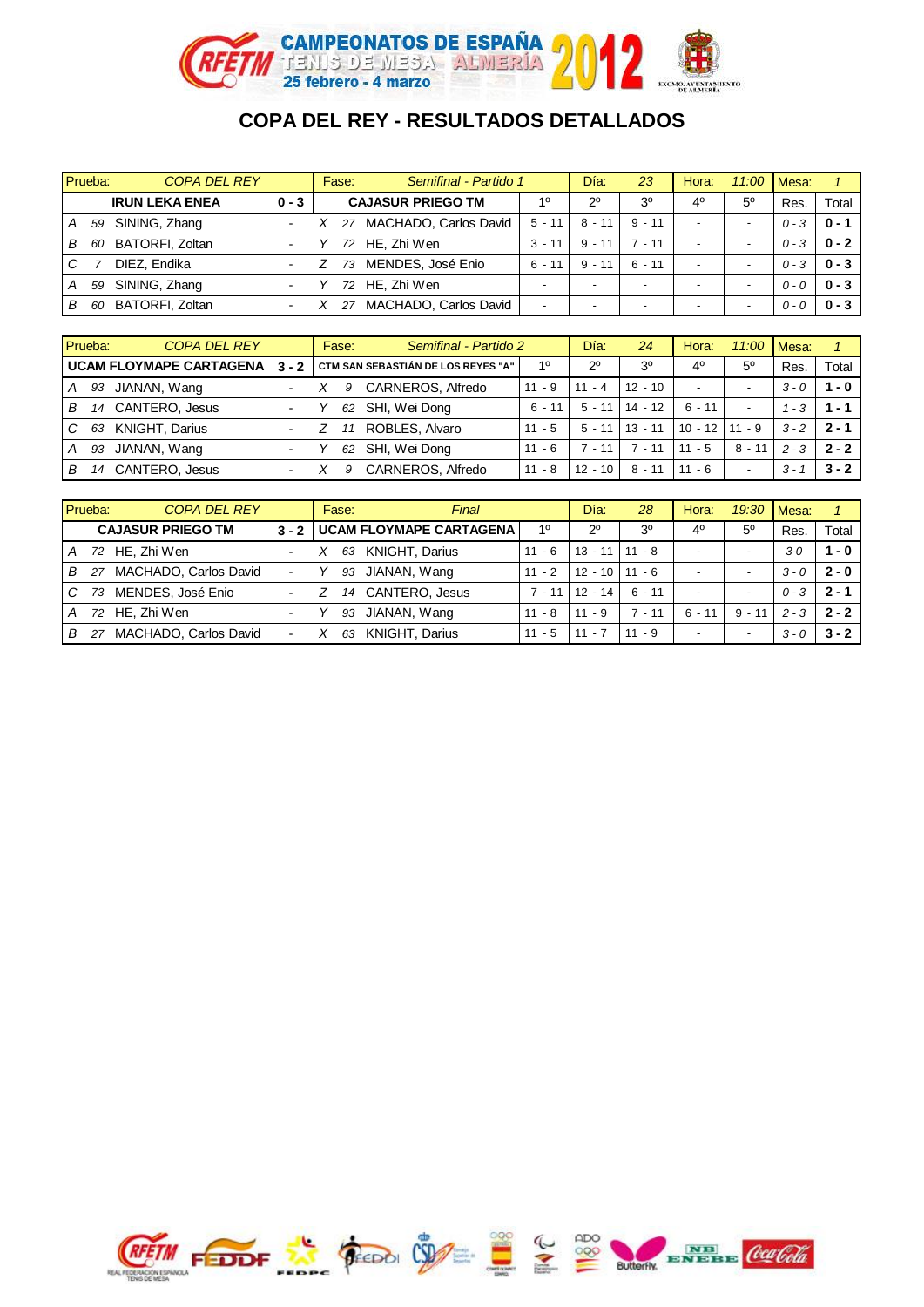

| Prueba: | <b>COPA DE LA REINA</b> |                          | Fase: | <b>GRUPO UNICO - 1</b>      |                          | Día:                     | 32                              | Hora:                    | 17:00       | Mesa:   | 28      |
|---------|-------------------------|--------------------------|-------|-----------------------------|--------------------------|--------------------------|---------------------------------|--------------------------|-------------|---------|---------|
|         | ATLÉTICO SAN SEBASTIÁN  | $3 - 0$                  |       | <b>AVILES TENIS DE MESA</b> | 10                       | $2^{\circ}$              | 3 <sup>0</sup>                  | 40                       | $5^{\circ}$ | Res.    | Total   |
| A       | 139 TIAN. Yuan          | $\overline{\phantom{0}}$ |       | X 121 CHEN, Fang Ning       | -61<br>$11 -$            | 5 <sup>1</sup><br>$11 -$ | $\lvert$ <sub>3</sub><br>$11 -$ | $\sim$                   |             | $3 - 0$ | $1 - 0$ |
| в       | 138 YUE, Zhou           | $\overline{\phantom{a}}$ |       | 104 RODRIGUEZ, Alba         | $11 -$                   | $2 \mid 11 -$            | $\overline{2}$<br>$11 -$        | $\overline{\phantom{a}}$ |             | $3 - 0$ | $2 - 0$ |
| C.      | 116 DE LA VEGA, Marta   | $\blacksquare$           |       | 105 GOMEZ, Sandra           | $11 - 6$                 | $11 -$                   | $11 - 9$                        | $\sim$                   |             | $3 - 0$ | $3 - 0$ |
| A       | 139 TIAN, Yuan          | $\overline{\phantom{0}}$ |       | 104 RODRIGUEZ, Alba         | $\overline{\phantom{a}}$ |                          |                                 | $\sim$                   |             | $0 - 0$ | $3 - 0$ |
| в       | 138 YUE. Zhou           | $\overline{\phantom{a}}$ |       | 121 CHEN, Fang Ning         | $\overline{\phantom{a}}$ |                          |                                 | $\sim$                   |             | $0 - 0$ | $3 - 0$ |

| Prueba: | <b>COPA DE LA REINA</b>                   |                          | Fase: | <b>GRUPO UNICO - 2</b>    |                | Día:          | 33             | Hora:            | 17:00       | Mesa:   | 28      |
|---------|-------------------------------------------|--------------------------|-------|---------------------------|----------------|---------------|----------------|------------------|-------------|---------|---------|
|         | <b>CLUB DEPORTIVO TENIS DE MESA RIVAS</b> | $0 - 3$                  |       | <b>SERTEL LINARES</b>     | 10             | $2^{\circ}$   | 3 <sup>0</sup> | 4 <sup>0</sup>   | $5^{\circ}$ | Res.    | Total   |
| A       | 112 PARDO, Lis Maria                      | $\overline{\phantom{a}}$ |       | 137 TOMAZINI, Jana        | $5 - 11$       | $7 - 11$ 11 - | $6 \mid$       | -91<br>$11 -$    | $4 - 11$    | $2 - 3$ | $0 - 1$ |
| В       | 135 ALVAREZ, Maria                        | $\overline{\phantom{a}}$ |       | Y 114 FERNANDEZ, Patricia | $5 - 11$       | $5 - 11$      | 11<br>1 -      | $\sim$           |             | $0 - 3$ | $0 - 2$ |
| C.      | 113 GALLO, Mª Del Carmen                  | ۰.                       |       | Z 115 ROLDAN, Almudena    | $7 - 11$       | 2<br>$11 -$   |                | 6 - 11   10 - 12 |             | - 3     | $0 - 3$ |
| A       | 112 PARDO, Lis Maria                      | $\overline{\phantom{a}}$ |       | 114 FERNANDEZ, Patricia   |                |               |                |                  |             | $0 - 0$ | $0 - 3$ |
| в       | 135 ALVAREZ, Maria                        | ٠                        | 137   | TOMAZINI, Jana            | $\overline{a}$ |               |                | $\sim$           |             | $0 - 0$ | $0 - 3$ |

| Prueba:  | <b>COPA DE LA REINA</b> |                          | Fase: | <b>GRUPO UNICO - 3</b>    |                          | Día:                            | 32             | Hora:                    | 19:00                    | Mesa:   | 28      |
|----------|-------------------------|--------------------------|-------|---------------------------|--------------------------|---------------------------------|----------------|--------------------------|--------------------------|---------|---------|
|          | ATLÉTICO SAN SEBASTIÁN  | $3 - 0$                  |       | <b>SERTEL LINARES</b>     | 10                       | 20                              | 3 <sup>o</sup> | 40                       | $5^{\circ}$              | Res.    | Total   |
| A        | 138 YUE, Zhou           | $\overline{\phantom{0}}$ |       | X 114 FERNANDEZ, Patricia | $11 -$                   | $\overline{4}$<br>11 -          | 11<br>$9 -$    | $13 - 11$                | $\overline{\phantom{a}}$ | $3 - 1$ | $1 - 0$ |
| в<br>139 | TIAN, Yuan              |                          |       | 137 TOMAZINI, Jana        | $11 -$                   | $9 \mid 11 -$<br>5 <sup>1</sup> | 4<br>$11 -$    | ۰                        | $\overline{\phantom{a}}$ | $3 - 0$ | $2 - 0$ |
| C.       | 116 DE LA VEGA, Marta   | $\overline{\phantom{a}}$ |       | Z 115 ROLDAN, Almudena    | 9<br>$11 -$              | $11 -$                          | $15 - 17$      | $11 - 9$                 | ۰                        | $3 - 1$ | $3 - 0$ |
| А        | 138 YUE. Zhou           | $\overline{\phantom{a}}$ |       | 137 TOMAZINI, Jana        |                          |                                 |                | $\overline{\phantom{a}}$ |                          | $0 - 0$ | $3 - 0$ |
| 139      | TIAN, Yuan              |                          |       | 114 FERNANDEZ, Patricia   | $\overline{\phantom{a}}$ |                                 |                | ٠                        | $\overline{\phantom{a}}$ | $0 - 0$ | $3 - 0$ |

| Prueba: | <b>COPA DE LA REINA</b>            |                          | Fase: | <b>GRUPO UNICO - 4</b>      |                          | Día:                        | 33                       | Hora:                    | 19:00                    | <b>IMesa:</b> | 28      |
|---------|------------------------------------|--------------------------|-------|-----------------------------|--------------------------|-----------------------------|--------------------------|--------------------------|--------------------------|---------------|---------|
|         | CLUB DEPORTIVO TENIS DE MESA RIVAS | $0 - 3$                  |       | <b>AVILES TENIS DE MESA</b> | 10                       | $2^{\circ}$                 | 3 <sup>0</sup>           | 40                       | $5^{\circ}$              | Res.          | Total   |
| A       | 112 PARDO, Lis Maria               | $\overline{\phantom{a}}$ |       | 105 GOMEZ, Sandra           |                          | 8 - 11 10 - 12              | $7 - 11$                 | $\overline{\phantom{a}}$ |                          | $0 - 3$       | $0 - 1$ |
| В       | 136 HURTADO, Andrea                | ۰                        |       | 104 RODRIGUEZ, Alba         |                          | $4 - 11$ 10 $- 12$ 11 $- 1$ | 6                        | $6 - 11$                 |                          | $-3$          | $0 - 2$ |
| C       | 113 GALLO, Mª Del Carmen           | $\overline{\phantom{a}}$ |       | Z 121 CHEN, Fang Ning       | $11 - 13$                | 5<br>$11 -$                 | $7 - 11$                 | $7 - 11$                 |                          | - 3           | $0 - 3$ |
| A       | 112 PARDO. Lis Maria               | ۰                        |       | 104 RODRIGUEZ, Alba         | $\overline{\phantom{a}}$ |                             | $\overline{\phantom{a}}$ | $\overline{\phantom{a}}$ |                          | $0 - 0$       | $0 - 3$ |
| в       | 136 HURTADO, Andrea                | $\overline{\phantom{0}}$ |       | 105 GOMEZ, Sandra           |                          |                             | $\overline{\phantom{a}}$ |                          | $\overline{\phantom{a}}$ | $0 - 0$       | $0 - 3$ |

| Prueba: | <b>COPA DE LA REINA</b>                   |                | Fase: | <b>GRUPO UNICO - 5</b>  |                          | Día:         | 26                       | Hora:                    | 10:00       | Mesa:   | 29      |
|---------|-------------------------------------------|----------------|-------|-------------------------|--------------------------|--------------|--------------------------|--------------------------|-------------|---------|---------|
|         | <b>CLUB DEPORTIVO TENIS DE MESA RIVAS</b> | $0 - 3$        |       | ATLÉTICO SAN SEBASTIÁN  | 10                       | $2^{\circ}$  | 3 <sup>o</sup>           | 40                       | $5^{\circ}$ | Res.    | Total   |
| A       | 135 ALVAREZ, Maria                        | $\blacksquare$ |       | 139 TIAN, Yuan          | $3 - 11$                 | 111<br>$1 -$ | $6 - 11$                 | ٠                        |             | 0 - 3   | $0 - 1$ |
| В       | 113 GALLO, Mª Del Carmen                  | ٠              |       | 138 YUE, Zhou           | $1 - 11$                 | $1 - 11$     | $5 - 11$                 | $\overline{\phantom{a}}$ |             | 0 - 3   | $0 - 2$ |
|         | 112 PARDO, Lis Maria                      |                |       | Z 116 DE LA VEGA, Marta | $7 - 11$                 | $4 - 11$     | 8<br>$\sim$              | 11<br>$\sim$             | $6 - 11$    | $2 - 3$ | $0 - 3$ |
| A       | 135 ALVAREZ, Maria                        |                |       | 138 YUE, Zhou           | $\overline{\phantom{a}}$ |              | $\overline{\phantom{a}}$ | $\overline{\phantom{a}}$ |             | 0 - 0   | $0 - 3$ |
| B.      | 113 GALLO, Mª Del Carmen                  | ۰              | 139   | TIAN. Yuan              |                          |              |                          | $\overline{\phantom{a}}$ |             | $0 - 0$ | $0 - 3$ |

| Prueba: | <b>COPA DE LA REINA</b>     |                          | Fase: | <b>GRUPO UNICO - 6</b>    |                          | Día:                     | 27                       | Hora:                    | 10:00        | <b>IMesa:</b> | 29      |
|---------|-----------------------------|--------------------------|-------|---------------------------|--------------------------|--------------------------|--------------------------|--------------------------|--------------|---------------|---------|
|         | <b>AVILES TENIS DE MESA</b> | $0 - 3$                  |       | <b>SERTEL LINARES</b>     | 10                       | $2^{\circ}$              | 3 <sup>0</sup>           | 40                       | $5^{\circ}$  | Res.          | Total   |
| A       | 104 RODRIGUEZ, Alba         | $\blacksquare$           |       | X 115 ROLDAN, Almudena    | 81<br>$11 -$             | $8 -$<br>11 <sup>1</sup> | $\overline{7}$<br>$11 -$ | 11<br>$7 - 7$            | 16<br>$14 -$ | $2 - 3$       | $0 - 1$ |
| B.      | 121 CHEN, Fang Ning         | $\overline{\phantom{a}}$ | 137   | TOMAZINI, Jana            | $7 -$<br>11              | 6 -<br>11                | 11<br>6 -                | $\sim$                   | . .          | 0 - 3         | $0 - 2$ |
|         | 105 GOMEZ, Sandra           | $\overline{\phantom{0}}$ |       | Z 114 FERNANDEZ, Patricia | $5 -$<br>11              | $6 -$<br>11              | $8 - 11$                 | $\sim$                   | . .          | 0 - 3         | $0 - 3$ |
| A       | 104 RODRIGUEZ, Alba         | $\blacksquare$           | 137   | TOMAZINI, Jana            | $\overline{\phantom{a}}$ |                          | $\overline{\phantom{a}}$ | $\sim$                   |              | $0 - 0$       | $0 - 3$ |
| В       | 121 CHEN, Fang Ning         | $\overline{\phantom{0}}$ |       | X 115 ROLDAN, Almudena    | $\overline{\phantom{a}}$ |                          | $\overline{\phantom{a}}$ | $\overline{\phantom{a}}$ |              | $0 - 0$       | $0 - 3$ |